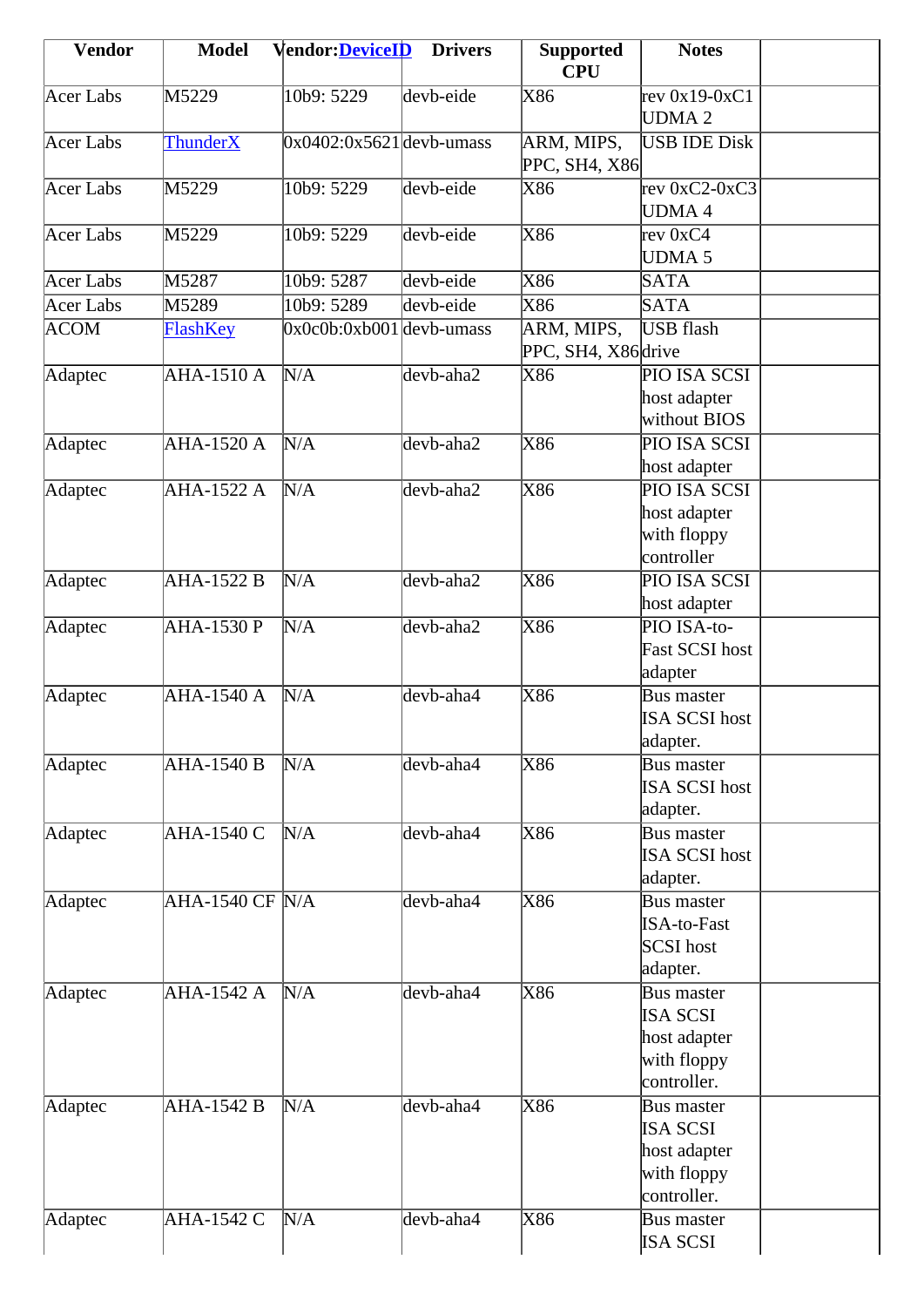|         |                     |            |                                |                         | host adapter<br>with floppy |
|---------|---------------------|------------|--------------------------------|-------------------------|-----------------------------|
|         |                     |            |                                |                         | controller.                 |
| Adaptec | $AHA-1542$ CF $N/A$ |            | $\overline{\text{dev}}$ b-aha4 | X86                     | Bus master                  |
|         |                     |            |                                |                         | ISA-to-                     |
|         |                     |            |                                |                         | <b>Fast SCSI</b>            |
|         |                     |            |                                |                         | host adapter                |
|         |                     |            |                                |                         | with floppy                 |
|         |                     |            |                                |                         | controller                  |
| Adaptec | <b>AHA-2740</b>     | N/A        | devb-aha7                      | X86                     | Bus master                  |
|         |                     |            |                                |                         | EISA-to-Fast                |
|         |                     |            |                                |                         | SCSI host                   |
|         |                     |            |                                |                         | adapterx09                  |
| Adaptec | <b>AHA-2740 T</b>   | N/A        | devb-aha7                      | $\overline{\text{X86}}$ | TwinChannel                 |
|         |                     |            |                                |                         | Bus master                  |
|         |                     |            |                                |                         | EISA-to-Fast                |
|         |                     |            |                                |                         | SCSI host                   |
|         |                     |            |                                |                         | adapter                     |
| Adaptec | $AHA-2740 W N/A$    |            | devb-aha7                      | X86                     | Bus master                  |
|         |                     |            |                                |                         | EISA-to-Fast                |
|         |                     |            |                                |                         | and Wide SCSI               |
|         |                     |            |                                |                         | host adapter                |
| Adaptec | <b>AHA-2742</b>     | N/A        | devb-aha7                      | $\overline{\text{X86}}$ | Bus master                  |
|         |                     |            |                                |                         | EISA-to-                    |
|         |                     |            |                                |                         | <b>Fast SCSI</b>            |
|         |                     |            |                                |                         | host adapter                |
|         |                     |            |                                |                         | with floppy                 |
|         |                     |            |                                |                         | controller                  |
| Adaptec | <b>AHA-2742 T</b>   | N/A        | devb-aha7                      | X86                     | TwinChannel                 |
|         |                     |            |                                |                         | Bus master                  |
|         |                     |            |                                |                         | EISA-to-                    |
|         |                     |            |                                |                         | <b>Fast SCSI</b>            |
|         |                     |            |                                |                         | host adapter                |
|         |                     |            |                                |                         | with floppy                 |
|         |                     |            |                                |                         | controller                  |
| Adaptec | AHA-2742 W          | N/A        | devb-aha7                      | X86                     | Bus master                  |
|         |                     |            |                                |                         | EISA-to-Fast                |
|         |                     |            |                                |                         | and Wide SCSI               |
|         |                     |            |                                |                         | host adapter                |
|         |                     |            |                                |                         | with floppy                 |
|         |                     |            |                                |                         | controller                  |
| Adaptec | <b>AHA-2840 A</b>   | N/A        | devb-aha7                      | $\overline{\text{X86}}$ | Bus master                  |
|         |                     |            |                                |                         | VL-to-Fast                  |
|         |                     |            |                                |                         | SCSI host                   |
|         |                     |            |                                |                         | adapter                     |
| Adaptec | AHA-2842 A          | N/A        | devb-aha7                      | $\overline{\text{X86}}$ | Bus master                  |
|         |                     |            |                                |                         | VL-to-Fast                  |
|         |                     |            |                                |                         | SCSI host                   |
|         |                     |            |                                |                         | adapter                     |
|         |                     |            |                                |                         | with floppy                 |
|         |                     |            |                                |                         | controller                  |
| Adaptec | AHA-2902 E          | 9004: 5078 | devb-aha8                      | MIPS, PPC,              | PCI-to-Fast                 |
|         |                     |            |                                | X86                     | SCSI (non-                  |
|         |                     |            |                                |                         | bootable,                   |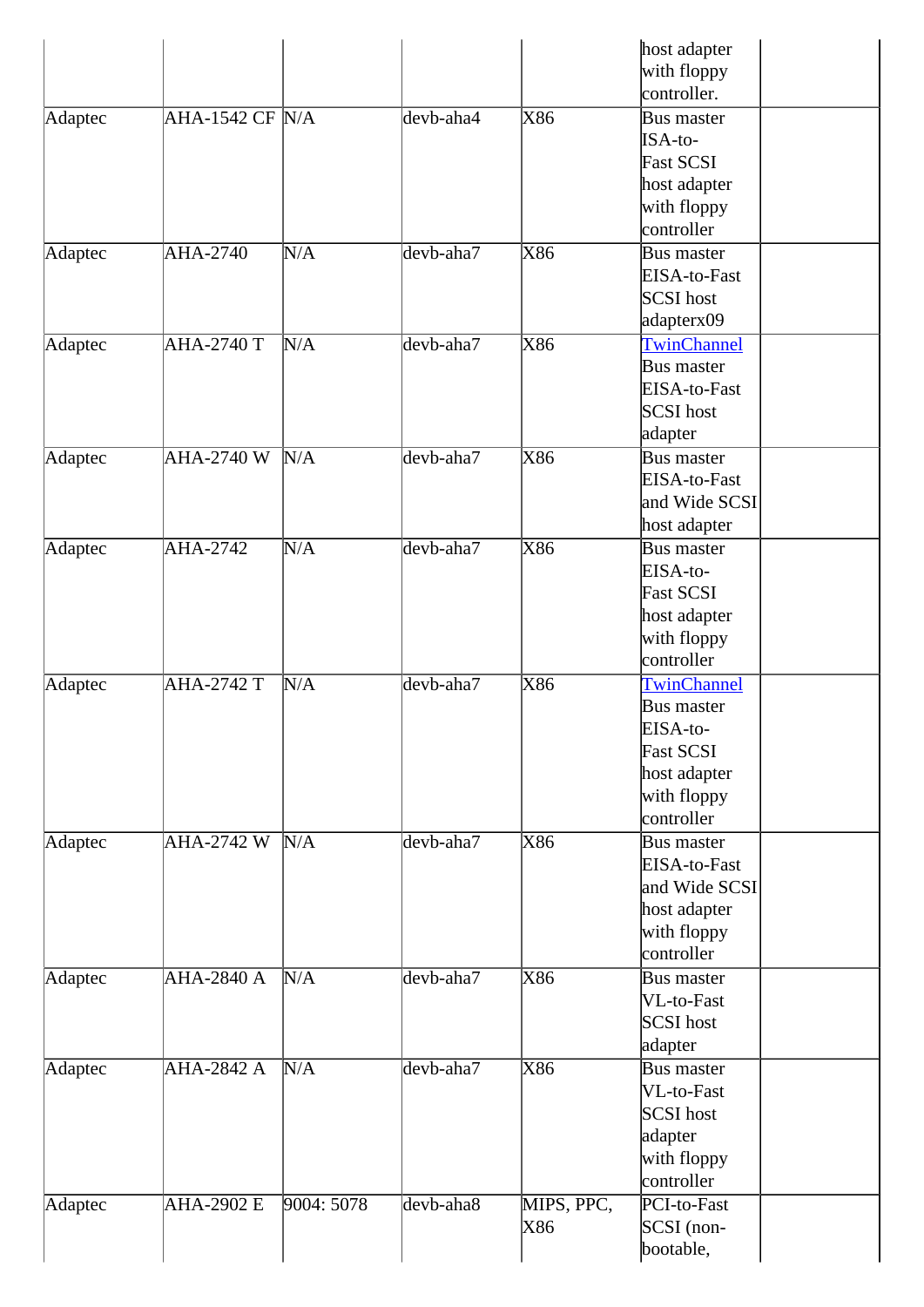|         |                           |                     |           |                   | $external)$ . No<br>Support for<br>MIPS BE                                             |
|---------|---------------------------|---------------------|-----------|-------------------|----------------------------------------------------------------------------------------|
| Adaptec | AHA-2902 I                | 9004: 5078          | devb-aha8 | MIPS, PPC,<br>X86 | PCI-to-Fast<br>$SCSI$ (non-<br>bootable,<br>internal). No<br>Support for<br>MIPS BE    |
| Adaptec | AHA-2904                  | 9004: 5078          | devb-aha8 | MIPS, PPC,<br>X86 | PCI-to-Fast<br>$SCSI$ (non-<br>bootable)                                               |
| Adaptec | AHA-2910                  | 9004: 5078          | devb-aha8 | MIPS, PPC,<br>X86 | PCI-to-Fast<br>$SCSI$ (non-<br>bootable). No<br>Support for<br>MIPS BE                 |
| Adaptec | AHA-29160                 | 9005:0080           | devb-aha8 | MIPS, PPC,<br>X86 | $PCI-to-$<br>Ultra160 SCSI.<br>No Support for<br>MIPS BE                               |
| Adaptec | AHA-2930CVAR004: 3868,    | 3869                | devb-aha8 | MIPS, PPC,<br>X86 | No Support for<br>MIPS BE                                                              |
| Adaptec | <b>AHA-2930 U</b>         | 9004: 3860          | devb-aha8 | MIPS, PPC,<br>X86 | PCI-to-Ultra<br>Fast SCSI. No<br>Support for<br>MIPS BE                                |
| Adaptec | AHA-2930<br>UW            | 9004: 8878,<br>7888 | devb-aha8 | MIPS, PPC,<br>X86 | PCI-to-Ultra<br>Wide Fast<br><b>SCSI. No</b><br>Support for<br>MIPS BE                 |
| Adaptec | <b>AHA-2940</b>           | 9004: 7178          | devb-aha8 | MIPS, PPC,<br>X86 | Bus master<br>PCI-to-Fast<br>SCSI host<br>adapter. No<br>Support for<br>MIPS BE        |
| Adaptec | AHA-2940 AU 9004: 6178    |                     | devb-aha8 | MIPS, PPC,<br>X86 | <b>Bus master</b><br>PCI-to-Fast<br>SCSI host<br>adapter. No<br>Support for<br>MIPS BE |
| Adaptec | AHA-2940 U                | 9004: 8178          | devb-aha8 | MIPS, PPC,<br>X86 | PCI-to-Ultra<br>Single-ended<br>SCSI. No<br>Support for<br>MIPS BE                     |
| Adaptec | <b>AHA-2940 U</b><br>Dual | N/A                 | devb-aha8 | MIPS, PPC,<br>X86 | Dual Channel<br>PCI-to-Ultra<br>Wide Internal<br>Single-ended<br>SCSI with 50-         |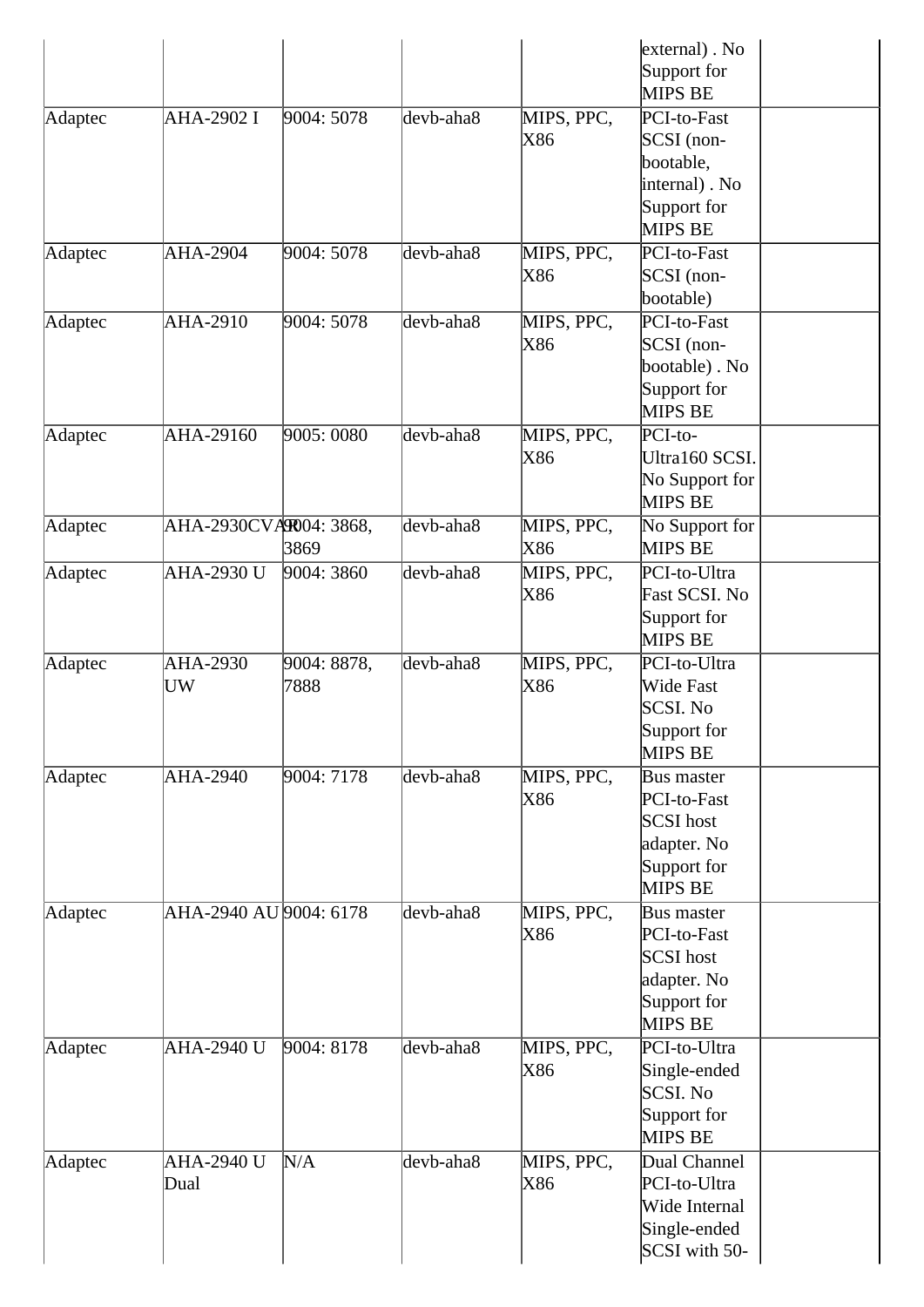|         |                                |                   |                 |                   | pin external<br>connector. No<br>Support for<br><b>MIPS BE</b>                                                                         |
|---------|--------------------------------|-------------------|-----------------|-------------------|----------------------------------------------------------------------------------------------------------------------------------------|
| Adaptec | AHA-2940<br>UW                 | 0x9004:<br>0x8178 | $devb$ -aha $8$ | MIPS, PPC,<br>X86 | PCI-to-Ultra<br>Wide Single-<br>ended SCSI.<br>No Support for<br><b>MIPS BE</b>                                                        |
| Adaptec | AHA-2940<br><b>UW</b> Dual     | N/A               | devb-aha8       | MIPS, PPC,<br>X86 | Dual Channel<br>PCI-to-Ultra<br>Wide Internal<br>Single-ended<br>SCSI with<br>Wide external<br>connector. No<br>Support for<br>MIPS BE |
| Adaptec | <b>AHA-2940 W</b>              | 9004: 7178        | devb-aha8       | MIPS, PPC,<br>X86 | Bus master<br>PCI-to-Fast<br>and Wide SCSI<br>host adapter.<br>No Support for<br><b>MIPS BE</b>                                        |
| Adaptec | AHA-2944                       | 0x9004:<br>0x7478 | devb-aha8       | MIPS, PPC,<br>X86 | PCI-to-Fast<br>Differential<br>SCSI. No<br>Support for<br><b>MIPS BE</b>                                                               |
| Adaptec | <b>AHA-2944</b><br>UW          | 9004: 8478        | devb-aha8       | MIPS, PPC,<br>X86 | PCI-to-<br>Ultra Wide<br>Differential<br>SCSI. No<br>Support for<br><b>MIPS BE</b>                                                     |
| Adaptec | AHA-2944 W                     | N/A               | devb-aha8       | MIPS, PPC,<br>X86 | PCI-to-Fast<br>and Wide<br>Differential<br>SCSI. No<br>Support for<br>MIPS BE                                                          |
| Adaptec | AHA-3940                       | 0x9004:<br>0x7278 | devb-aha8       | MIPS, PPC,<br>X86 | <b>Bus master</b><br>PCI-to-Fast<br>SCSI host<br>adapter. No<br>Support for<br><b>MIPS BE</b>                                          |
| Adaptec | $AHA-3940 \, \text{AU} \, N/A$ |                   | devb-aha8       | MIPS, PPC,<br>X86 | <b>MultiChannel</b><br>PCI-to-Ultra<br>SCSI. No<br>Support for<br><b>MIPS BE</b>                                                       |
| Adaptec | AHA-3940<br>AUW                | N/A               | devb-aha8       | MIPS, PPC,<br>X86 | <b>MultiChannel</b><br>PCI-to-Ultra                                                                                                    |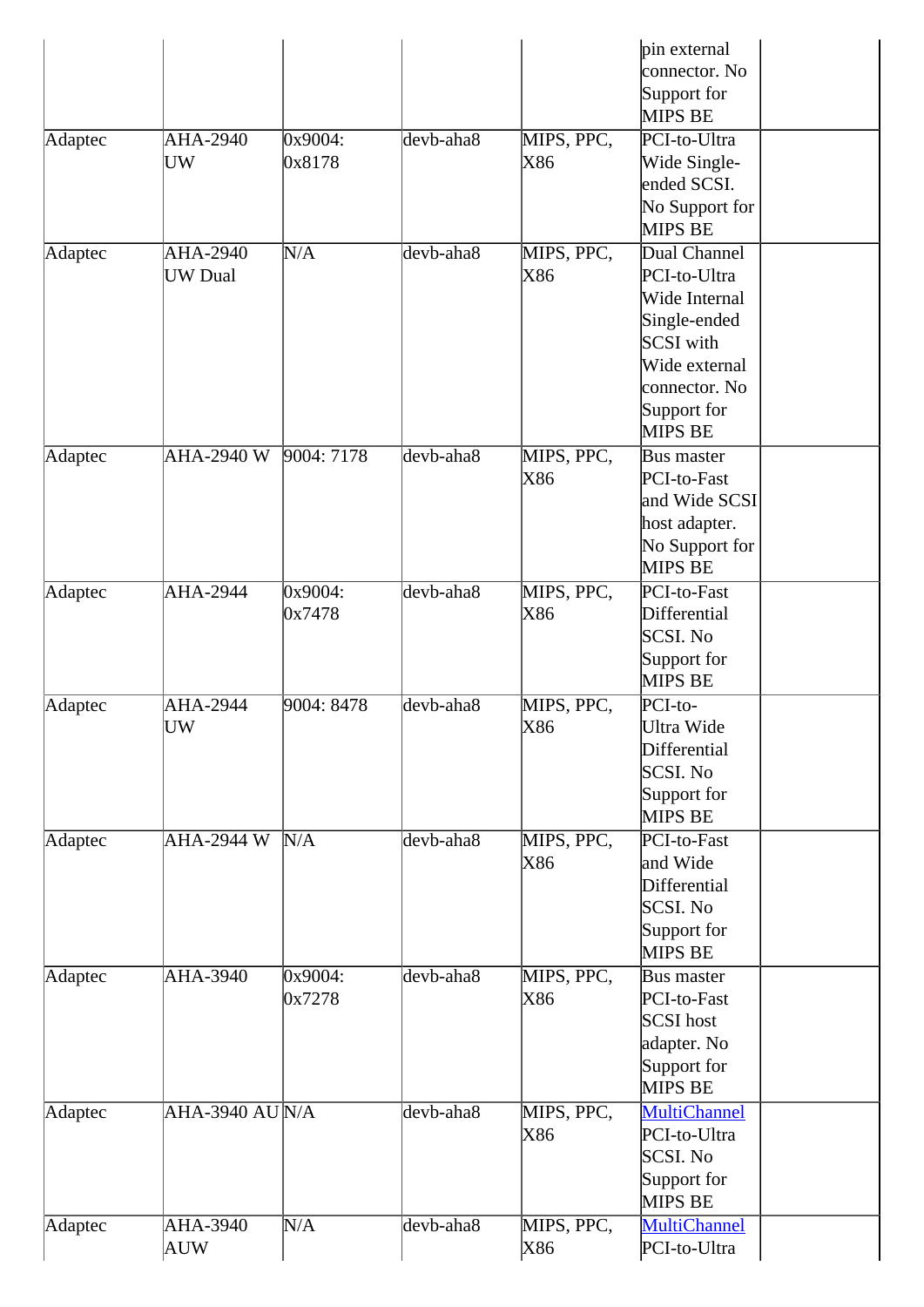|         |                         |                   |                 |                   | Wide SCSI.<br>No Support for<br>MIPS BE                                                                                      |
|---------|-------------------------|-------------------|-----------------|-------------------|------------------------------------------------------------------------------------------------------------------------------|
| Adaptec | AHA-3940<br><b>AUWD</b> | N/A               | devb-aha8       | MIPS, PPC,<br>X86 | <b>MultiChannel</b><br>PCI-to-Ultra<br>Wide SCSI<br>with dual<br>external<br>connectors. No<br>Support for<br><b>MIPS BE</b> |
| Adaptec | AHA-3940 U              | 0x9004:<br>0x8278 | devb-aha8       | MIPS, PPC,<br>X86 | <b>MultiChannel</b><br>PCI-to-Ultra<br><b>SCSI</b>                                                                           |
| Adaptec | AHA-3940U2x 0x9005:     | 0x0050            | $devb$ -aha $8$ | MIPS, PPC,<br>X86 | <b>Ultra2 SCSI</b><br>Adapter. No<br>Support for<br><b>MIPS BE</b>                                                           |
| Adaptec | AHA-3940<br>UW          | 9004: 8278        | devb-aha8       | MIPS, PPC,<br>X86 | Bus master<br>PCI-to-Fast<br>and Wide SCSI<br>host adapter.<br>No Support for<br><b>MIPS BE</b>                              |
| Adaptec | AHA-3940<br><b>UWD</b>  | 9004: 8278        | devb-aha8       | MIPS, PPC,<br>X86 | <b>MultiChannel</b><br>PCI-to-Ultra<br>Wide SCSI<br>with Dual<br>external<br>connectors. No<br>Support for<br><b>MIPS BE</b> |
| Adaptec | AHA-3940 W              | 9004: 7278        | devb-aha8       | MIPS, PPC,<br>X86 | Bus master<br>PCI-to-Fast<br>and Wide SCSI<br>host adapter.<br>No Support for<br><b>MIPS BE</b>                              |
| Adaptec | AHA-3944                | 0x9004:<br>0x7578 | devb-aha8       | MIPS, PPC,<br>X86 | <b>MultiChannel</b><br>PCI-to-<br>Differential<br>SCSI host<br>adapter. No<br>Support for<br><b>MIPS BE</b>                  |
| Adaptec | AHA-3944 U              | 0x9004:<br>0x8578 | devb-aha8       | MIPS, PPC,<br>X86 | Fast-Wide/<br>Ultra-Wide<br>Differential<br>SCSI host<br>adapter. No<br>Support for<br><b>MIPS BE</b>                        |
| Adaptec | <b>AHA-3944 W</b>       | 0x9004:<br>0x7578 | devb-aha8       | MIPS, PPC,<br>X86 | <b>MultiChannel</b><br>PCI-to-Wide                                                                                           |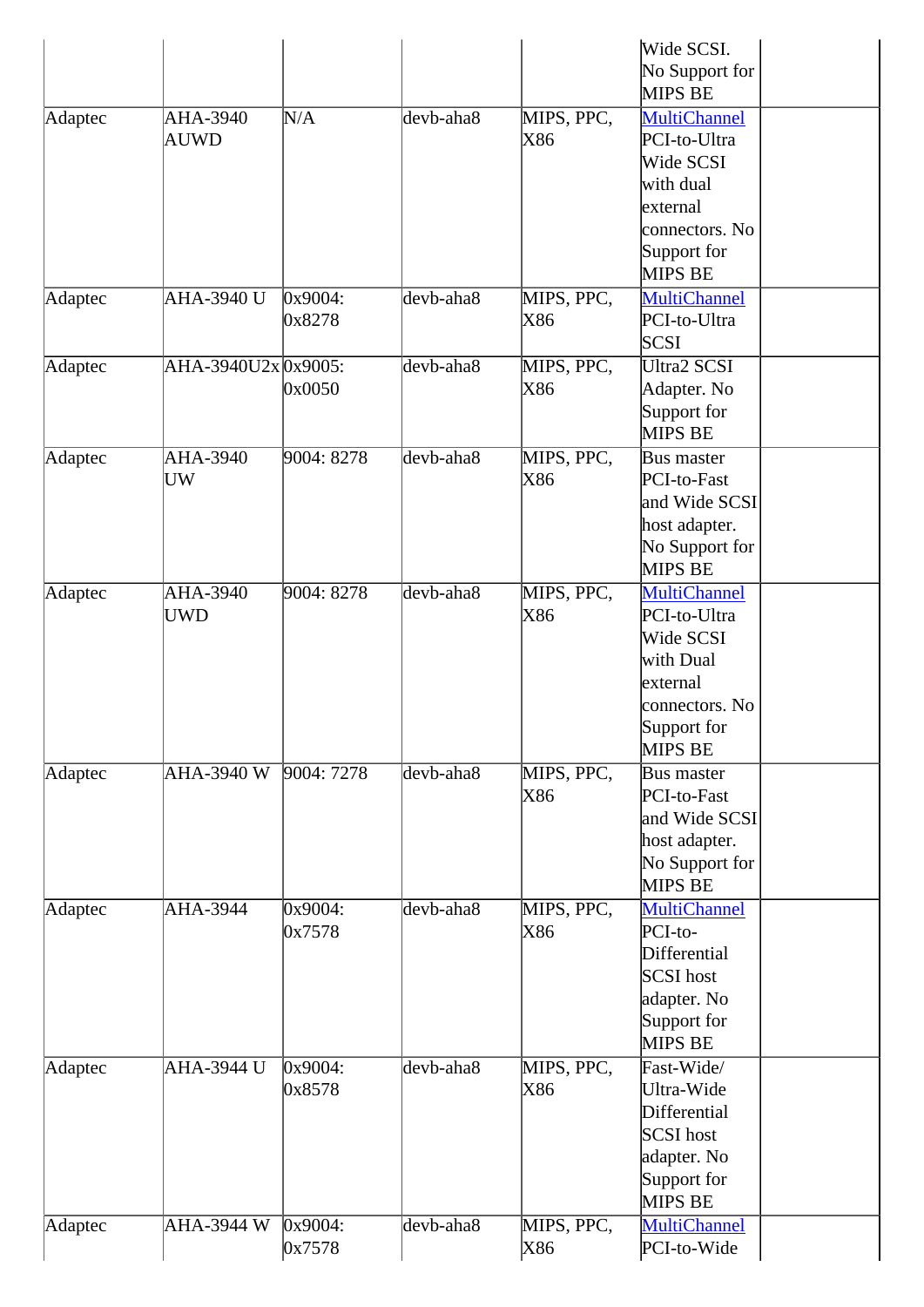|         |                     |                              |           |                   | Differential<br>SCSI. No<br>Support for<br>MIPS BE                                                                                     |
|---------|---------------------|------------------------------|-----------|-------------------|----------------------------------------------------------------------------------------------------------------------------------------|
| Adaptec | AHA-3944<br>AUWD    | N/A                          | devb-aha8 | MIPS, PPC,<br>X86 | No Support for<br>MIPS BE                                                                                                              |
| Adaptec | AHA-3944<br>UWD     | 9004: 8578                   | devb-aha8 | MIPS, PPC,<br>X86 | <b>MultiChannel</b><br>PCI-to-<br>Ultra Wide<br>Differential<br>SCSI with<br>Dual external<br>connectors. No<br>Support for<br>MIPS BE |
| Adaptec | AHA-3950U2x 0x9005: | 0x0050,<br>0x0051            | devb-aha8 | MIPS, PPC,<br>X86 | <b>Ultra2 SCSI</b><br>Adapter. No<br>Support for<br>MIPS BE                                                                            |
| Adaptec | AHA-4944<br>UW      | 0x9004:<br>0x7678,<br>0x8678 | devb-aha8 | MIPS, PPC,<br>X86 | <b>Quad Channel</b><br>PCI-to-Ultra<br>and Wide<br>Differential<br>SCSI. No<br>Support for<br>MIPS BE                                  |
| Adaptec | AHA-4944 W          | 9004: 7678                   | devb-aha8 | MIPS, PPC,<br>X86 | Quad Channel<br>PCI-to-Fast<br>and Wide<br>Differential<br><b>SCSI</b>                                                                 |
| Adaptec | AIC-6260            | N/A                          | devb-aha2 | X86               | PIO single<br>chip SCSI host<br>adapter.                                                                                               |
| Adaptec | AIC-6360            | N/A                          | devb-aha2 | X86               | PIO single<br>chip SCSI host<br>adapter.                                                                                               |
| Adaptec | $AIC-755X$          | 9004: 5075                   | devb-aha8 | MIPS, PPC,<br>X86 |                                                                                                                                        |
| Adaptec | $AIC-7560$          | 0x9004:<br>0x6075            | devb-aha8 | MIPS, PPC,<br>X86 |                                                                                                                                        |
| Adaptec | <b>AIC-7770</b>     | N/A                          | devb-aha7 | X86               | Bus master<br>single chip<br>SCSI host<br>adapter.                                                                                     |
| Adaptec | <b>AIC-7850P</b>    | 0x9004:<br>0x5078            | devb-aha8 | MIPS, PPC,<br>X86 | <b>Bus master</b><br>single chip<br>PCI-SCSI host<br>adapter. No<br>Support for<br>MIPS BE                                             |
| Adaptec | AIC-7855            | 9004: 5578                   | devb-aha8 | MIPS, PPC,<br>X86 | Single-chip<br>PCI-to-Fast<br>SCSI. No                                                                                                 |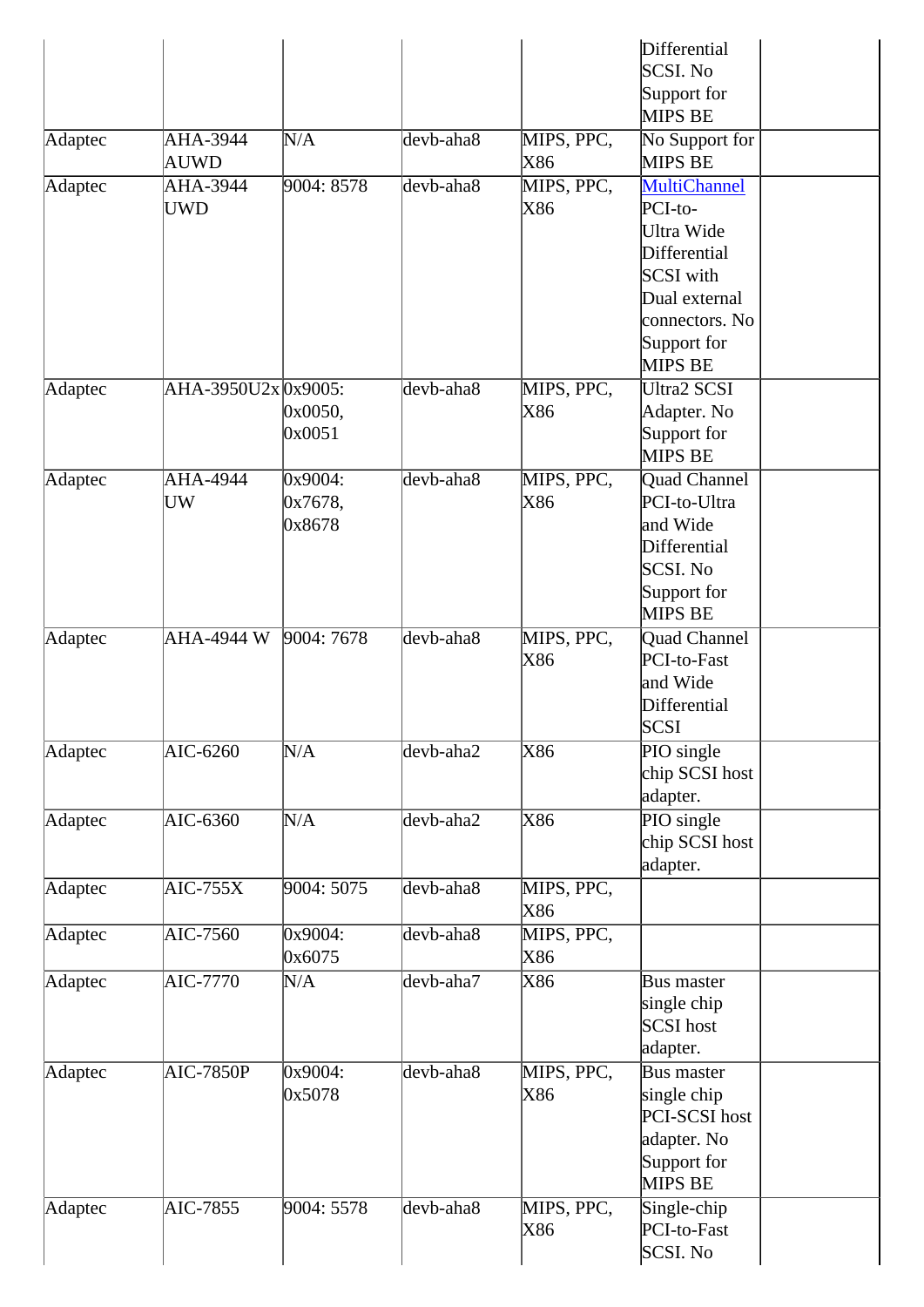|         |                   |                                         |                 |                   | Support for<br><b>MIPS BE</b>                                                                                                |
|---------|-------------------|-----------------------------------------|-----------------|-------------------|------------------------------------------------------------------------------------------------------------------------------|
| Adaptec | AIC-7856          | 9004: 5678                              | devb-aha8       | MIPS, PPC,<br>X86 | Single-chip<br>PCI-to-Fast<br>SCSI. No<br>Support for<br><b>MIPS BE</b>                                                      |
| Adaptec | AIC-7860          | 0x9004:<br>0x6078,<br>0x7860,<br>0x6278 | devb-aha8       | MIPS, PPC,<br>X86 | PCI SCSI<br>Controller. No<br>Support for<br><b>MIPS BE</b>                                                                  |
| Adaptec | AIC-7861          | 0x9004:<br>0x6178                       | devb-aha8       | MIPS, PPC,<br>X86 | PCI SCSI<br>Controller. No<br>Support for<br><b>MIPS BE</b>                                                                  |
| Adaptec | <b>AIC-785X</b>   |                                         | $devb$ -adpu360 | MIPS, PPC,<br>X86 | SCSI Ctrlr. No<br>Support for<br>MIPS BE                                                                                     |
| Adaptec | <b>AIC-7870</b>   | 0x9004:<br>0x7078,<br>0x6778            | devb-aha8       | MIPS, PPC,<br>X86 | Bus master<br>single chip<br>PCI-SCSI host<br>adapter. No<br>Support for<br><b>MIPS BE</b>                                   |
| Adaptec | <b>AIC-787X</b>   | 0x9004:<br>0x7778                       | devb-aha8       | MIPS, PPC,<br>X86 | PCI SCSI<br>Controller.<br>Support for<br>this controller<br>is also found<br>in the devb-<br>adpu360<br>driver.             |
| Adaptec | <b>AIC-7880</b>   | 0x9004:<br>0x8078                       | devb-aha8       | MIPS, PPC,<br>X86 | Integrated bus<br>master single<br>chip PCI Ultra<br>Wide SCSI<br>host adapter                                               |
| Adaptec | <b>AIC-7883 U</b> | 9004: 8378                              | devb-aha8       | MIPS, PPC,<br>X86 | Ultra-Wide<br>SCSI host<br>adapter. No<br>Support for<br><b>MIPS BE</b>                                                      |
| Adaptec | $AIC-788X$        | 0x9004:<br>0x8778                       | devb-aha8       | MIPS, PPC,<br>X86 | Ultra-Wide<br>SCSI host<br>adapter.<br>Support for<br>this controller<br>is also found<br>in the devb-<br>adpu360<br>driver. |
| Adaptec | AIC-7890          | 9004: 7890,<br> 001F                    | devb-aha8       | MIPS, PPC,<br>X86 | Ultra 2 SCSI<br>host adapter.                                                                                                |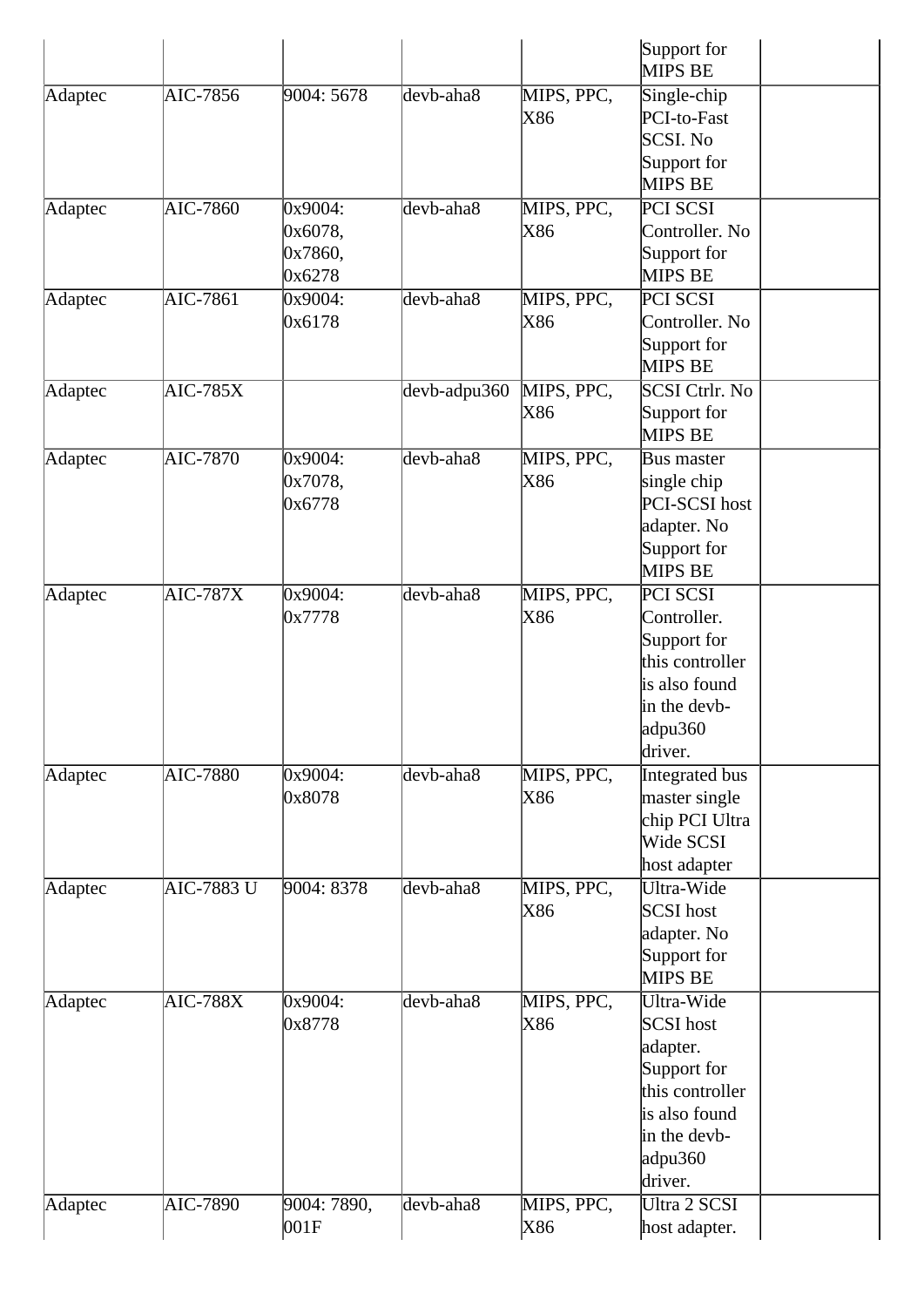|         |                   |                                                                                                                                                   |              |                   | No Support for<br>MIPS BE                                                                   |
|---------|-------------------|---------------------------------------------------------------------------------------------------------------------------------------------------|--------------|-------------------|---------------------------------------------------------------------------------------------|
| Adaptec | <b>AIC-7890AB</b> | 0x9005:<br>0x0010                                                                                                                                 | devb-aha8    | MIPS, PPC,<br>X86 | Ultra-Wide<br>SCSI host<br>adapter. No<br>Support for<br><b>MIPS BE</b>                     |
| Adaptec | AIC-7891          | 9005: 001F                                                                                                                                        | devb-aha8    | MIPS, PPC,<br>X86 | 64Bit PCI<br><b>Ultra2 SCSI</b><br>host adapter.<br>No Support for<br>MIPS BE               |
| Adaptec | AIC-7895          | 0x9004:<br>0x7895                                                                                                                                 | devb-aha8    | MIPS, PPC,<br>X86 | Single-<br>chip PCI-<br>to-MultiChannel<br>Ultra Wide<br>SCSI. No<br>Support for<br>MIPS BE |
| Adaptec | AIC-7896          | 9005: 005F                                                                                                                                        | devb-aha8    | MIPS, PPC,<br>X86 | <b>Ultra2 SCSI</b><br>Controller. No<br>Support for<br><b>MIPS BE</b>                       |
| Adaptec | AIC-7897          | 9005: 005F                                                                                                                                        | devb-aha8    | MIPS, PPC,<br>X86 | <b>Ultra2 SCSI</b><br>Controller. No<br>Support for<br><b>MIPS BE</b>                       |
| Adaptec | AIC-7899          | 0x9004:<br>0x7891,<br>0x7892,<br>$\alpha$ 7893,<br>0x7894,<br>0x7896,<br>0x7897.<br>0x9005:<br>0x0020,<br>0x0030,<br>0x002F,<br>0x003F,<br>0x00CF | devb-aha8    | MIPS, PPC,<br>X86 | Ultra2-Wide<br>SCSI host<br>adapter. No<br>Support for<br>MIPS BE                           |
| Adaptec | <b>AMM-1570</b>   | N/A                                                                                                                                               | devb-aha2    | X86               | PIO ISA-to-<br>Fast SCSI host<br>adapter                                                    |
| Adaptec | AIC-7901          | 0x9005;<br>0x801E                                                                                                                                 | devb-adpu320 | MIPS, PPC,<br>X86 | Single-Channel<br>$PCI-X$ to<br>Ultra320 SCSI<br>Controller                                 |
| Adaptec | AIC-7902          | 0x9005;<br>0x801F                                                                                                                                 | devb-adpu320 | MIPS, PPC,<br>X86 | Dual-Channel<br>$PCI-X$ to<br>Ultra320 SCSI                                                 |
| Adaptec | 29320A-R          | 0x9005;<br>0x8000                                                                                                                                 | devb-adpu320 | MIPS, PPC,<br>X86 | 64-bit 133<br>MHz PCI-X,<br>single-channel                                                  |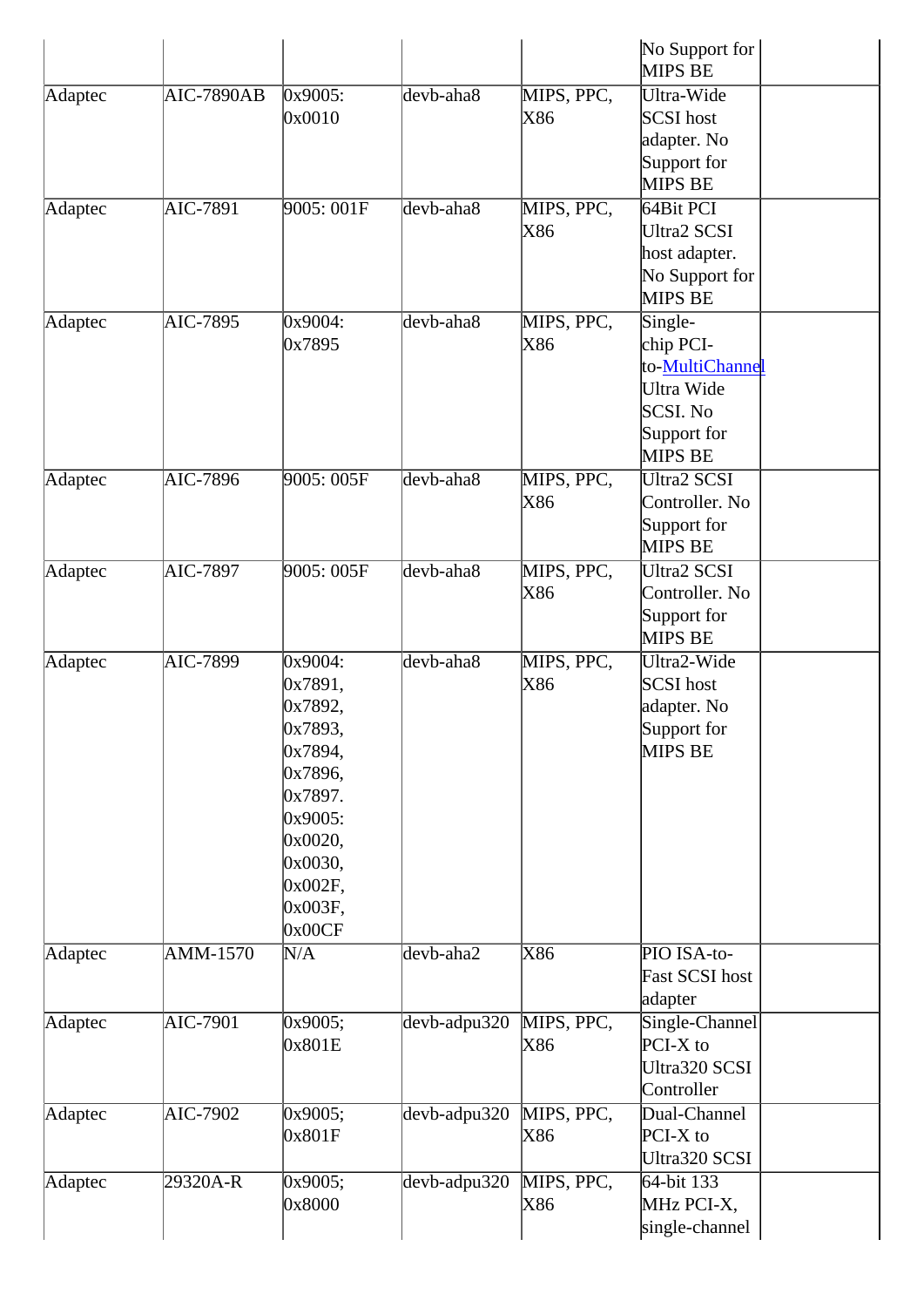|             |                             |                    |            |                     | Ultra320 SCSI                  |
|-------------|-----------------------------|--------------------|------------|---------------------|--------------------------------|
|             |                             |                    |            |                     | card                           |
| Adaptec     | $AIC-786X$                  | 0x9004:            | devb-aha8  | MIPS, PPC,          | SCSI Ctrlr.                    |
|             |                             | 0x6478,            |            | X86                 | Support for this               |
|             |                             | 0x6578,            |            |                     | chipset is also                |
|             |                             | 0x6678             |            |                     | found in the                   |
|             |                             |                    |            |                     | devb-adpu360                   |
|             |                             |                    |            |                     | driver.                        |
| Adaptec     | $AIC-789X$                  | 0x9005;            | devb-aha8  | MIPS, PPC,          | Ultra-Wide                     |
|             |                             | 0x8778,            |            | X86                 | SCSI host                      |
|             |                             | 0x0020,            |            |                     | adapter.                       |
|             |                             | 0x0030,            |            |                     | Support for<br>this controller |
|             |                             | 0x003F,            |            |                     | is also found                  |
|             |                             | 0x001F,<br>0x002F, |            |                     | in the devb-                   |
|             |                             | 0x0060,            |            |                     | adpu360                        |
|             |                             | 0x0070,            |            |                     | driver.                        |
|             |                             | 0x005F,            |            |                     |                                |
|             |                             | 0x006F,            |            |                     |                                |
|             |                             | 0x007F,            |            |                     |                                |
|             |                             | 0x008F,            |            |                     |                                |
|             |                             | 0x009F,            |            |                     |                                |
|             |                             | $0x00AF$ ,         |            |                     |                                |
|             |                             | 0x00BF,            |            |                     |                                |
|             |                             | 0x0080,            |            |                     |                                |
|             |                             | 0x0090,            |            |                     |                                |
|             |                             | 0x00A0,            |            |                     |                                |
|             |                             | 0x00B0,            |            |                     |                                |
|             |                             | 0x00DF,            |            |                     |                                |
|             |                             | 0x00EF,            |            |                     |                                |
|             |                             | 0x00FF,            |            |                     |                                |
|             |                             | 0x00FF,            |            |                     |                                |
|             |                             | 0x00D0,            |            |                     |                                |
|             |                             | 0x00E0,            |            |                     |                                |
|             |                             | 0x00F0             |            |                     |                                |
| Adaptec     | <b>AHA-2930U</b>            | 0x9004:            | devb-aha8  | MIPS, PPC,          | <b>AIC-2930U</b>               |
|             |                             | 0x3860             |            | X86                 | Ultra SCSI                     |
| Adaptec     | AHA-2940/2940W9004:         |                    | devb-aha8  | MIPS, PPC,          |                                |
|             |                             | 0x7178             |            | X86                 |                                |
| Adaptec     | AHA-4944W/4 <b>00x900M:</b> |                    | devb-aha8  | MIPS, PPC,          |                                |
|             |                             | 0x7678,            |            | X86                 |                                |
|             |                             | 0x3B78,            |            |                     |                                |
|             |                             | 0xEC78             |            |                     |                                |
| Adaptec     | AHA-2944UW 0x9004:          |                    | devb-aha8  | MIPS, PPC,          |                                |
|             |                             | 0x8478             |            | X86                 |                                |
| Adaptec     | <b>AIC-7888</b>             | 0x9004:            | devb-aha8  | MIPS, PPC,          |                                |
|             |                             | 0x8878             |            | X86                 |                                |
| Adaptec     | $AIC-7892B$                 | 0x9005:            | devb-aha8  | MIPS, PPC,          |                                |
|             |                             | 0x0081             |            | X86                 |                                |
| Adaptec     | AIC-7899A                   | 0x9005:            | devb-aha8  | MIPS, PPC,          |                                |
|             |                             | 0x00C0             |            | X86                 |                                |
| Alcor Micro | Acer Flash                  | 0x58f:0x9382       | devb-umass | ARM, MIPS,          | <b>USB</b> flash               |
| Corp.       | drive                       |                    |            | PPC, SH4, X86 drive |                                |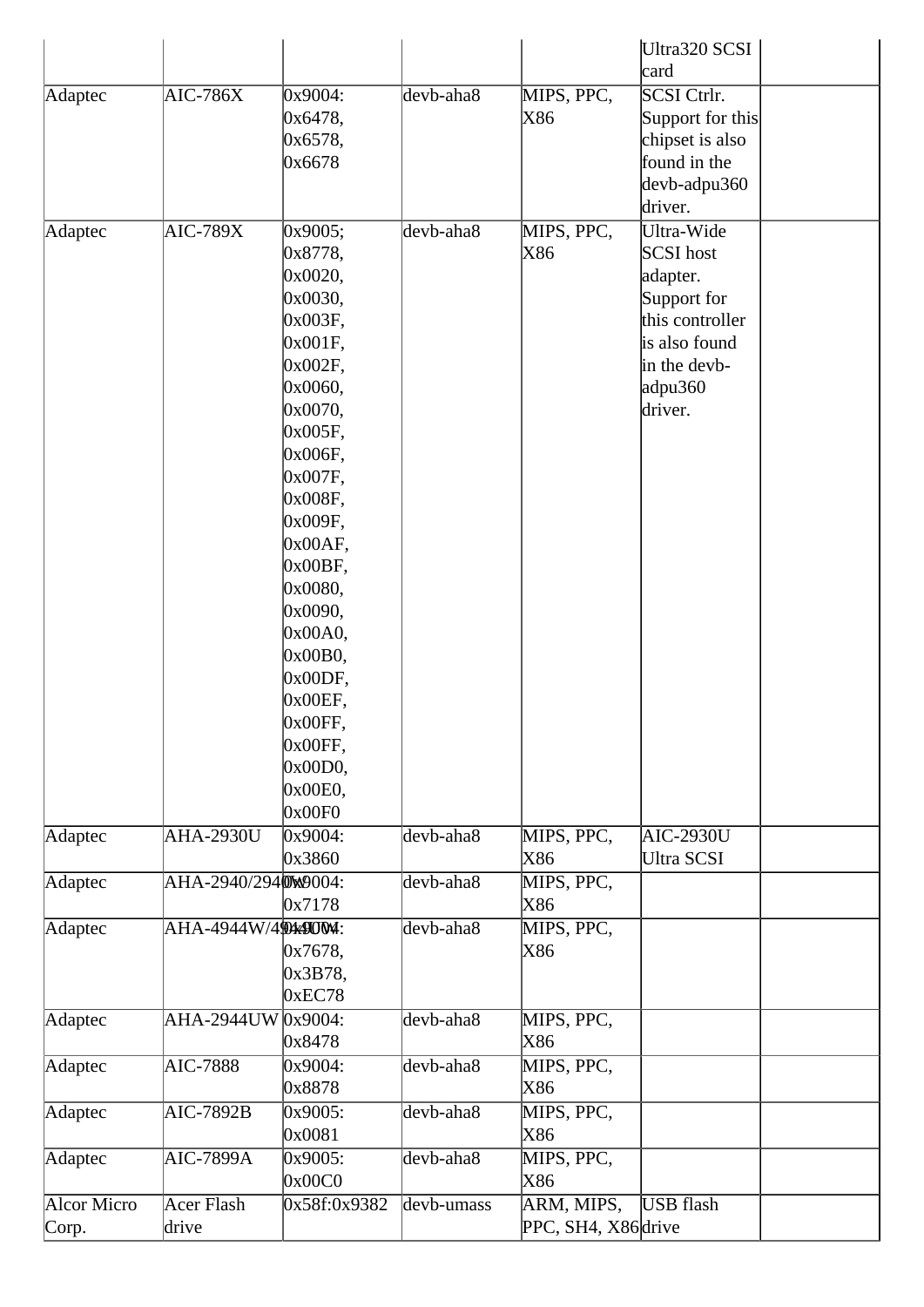| Algorithmics | $P-5064$              | N/A                        | $devf-p5064$ | <b>MIPS</b>             | Flash                         |  |
|--------------|-----------------------|----------------------------|--------------|-------------------------|-------------------------------|--|
|              |                       |                            |              |                         | filesystem                    |  |
|              |                       |                            |              |                         | support for the               |  |
|              |                       |                            |              |                         | <b>MIPS QED</b>               |  |
|              |                       |                            |              |                         | evaluation                    |  |
|              |                       |                            |              |                         | board. No                     |  |
|              |                       |                            |              |                         | Support for                   |  |
|              |                       |                            |              |                         | <b>MIPS BE</b>                |  |
| <b>AMD</b>   | AM-53C974             | 1022: 2020                 | devb-amd     | MIPS, X86               | Bus master                    |  |
|              |                       |                            |              |                         | PCI-to-Fast                   |  |
|              |                       |                            |              |                         | <b>SCSI</b> host              |  |
|              |                       |                            |              |                         | adapter. No                   |  |
|              |                       |                            |              |                         | Support for<br><b>MIPS BE</b> |  |
| <b>AMD</b>   | AM-79C974             | N/A                        | devb-amd     | MIPS, X86               | <b>Bus master</b>             |  |
|              | KC                    |                            |              |                         | PCI-to-Fast                   |  |
|              |                       |                            |              |                         | SCSI host                     |  |
|              |                       |                            |              |                         | adapter. No                   |  |
|              |                       |                            |              |                         | Support for                   |  |
|              |                       |                            |              |                         | <b>MIPS BE</b>                |  |
| <b>AMD</b>   | PCB-756               | 1022: 7409                 | devb-eide    | X86                     | <b>UDMA4</b>                  |  |
|              |                       |                            |              |                         | (untested)                    |  |
| <b>AMD</b>   | PCB-766               | 1022:7411                  | devb-eide    | X86                     | UDMA <sub>5</sub>             |  |
|              |                       |                            |              |                         | (untested)                    |  |
| <b>AMD</b>   | <b>PCB-768</b>        | 1022: 7441                 | devb-eide    | X86                     | UDMA <sub>5</sub>             |  |
| Apacer       | <b>Handy Steno</b>    | $0x1005:0xb113$ devb-umass |              | ARM, MIPS,              | <b>USB</b> flash              |  |
| Technology,  | 2.0(256MB)            |                            |              | PPC, SH4, X86 drive     |                               |  |
| Inc.         |                       |                            |              |                         |                               |  |
| Apacer       | 1G flash              | $0x1005:0xb113$ devb-umass |              | ARM, MIPS,              | <b>USB</b> flash key          |  |
| Technology,  | key (Handy            |                            |              | PPC, SH4, X86           |                               |  |
| Inc.         | HA202)                |                            |              |                         |                               |  |
| Apacer       | <b>Handy Steno</b>    | $0x1005:0xb113$ devb-umass |              | ARM, MIPS,              | USB flash                     |  |
| Technology,  | HT202                 |                            |              | PPC, SH4, X86 drive     |                               |  |
| Inc.         |                       |                            |              |                         |                               |  |
| Apple        | 30GB IPod             | $0x05ac:0x1209$ devb-umass |              | ARM, MIPS,              | USB IPod                      |  |
|              | Photo                 |                            |              | PPC, SH4, X86           |                               |  |
| Apple        | iPod MP3              | $0x05ac:0x1300$ devb-umass |              | ARM, MIPS,              | USB iPod                      |  |
|              | Player                |                            |              | PPC, SH4, X86           |                               |  |
| <b>ATI</b>   | IXP-150/200/250x1002: |                            | devb-eide    | X86                     | <b>UDMA 5</b>                 |  |
|              |                       | 0x4349                     |              |                         |                               |  |
| Buffallo     | $11$ in $1$           | $0x0411:0x0058$ devb-umass |              | ARM, MIPS,              | <b>USB</b> Card               |  |
|              | CardReader/           |                            |              | PPC, SH4, X86 Reader    |                               |  |
|              | Writer                |                            |              |                         |                               |  |
| BusLogic/    | <b>BT-440C</b>        | N/A                        | devb-btmm    | X86                     | Bus master                    |  |
| Mylex        |                       |                            |              |                         | VL SCSI host                  |  |
|              |                       |                            |              |                         | adapter.                      |  |
| BusLogic/    | <b>BT-445C</b>        | N/A                        | devb-btmm    | X86                     | <b>Bus master</b>             |  |
| Mylex        |                       |                            |              |                         | VL SCSI                       |  |
|              |                       |                            |              |                         | host adapter                  |  |
|              |                       |                            |              |                         | with floppy                   |  |
|              |                       |                            |              |                         | controller.                   |  |
| BusLogic/    | <b>BT-542B</b>        | N/A                        | devb-btmm    | $\overline{\text{X86}}$ | <b>Bus master</b>             |  |
| Mylex        |                       |                            |              |                         | <b>ISA SCSI</b>               |  |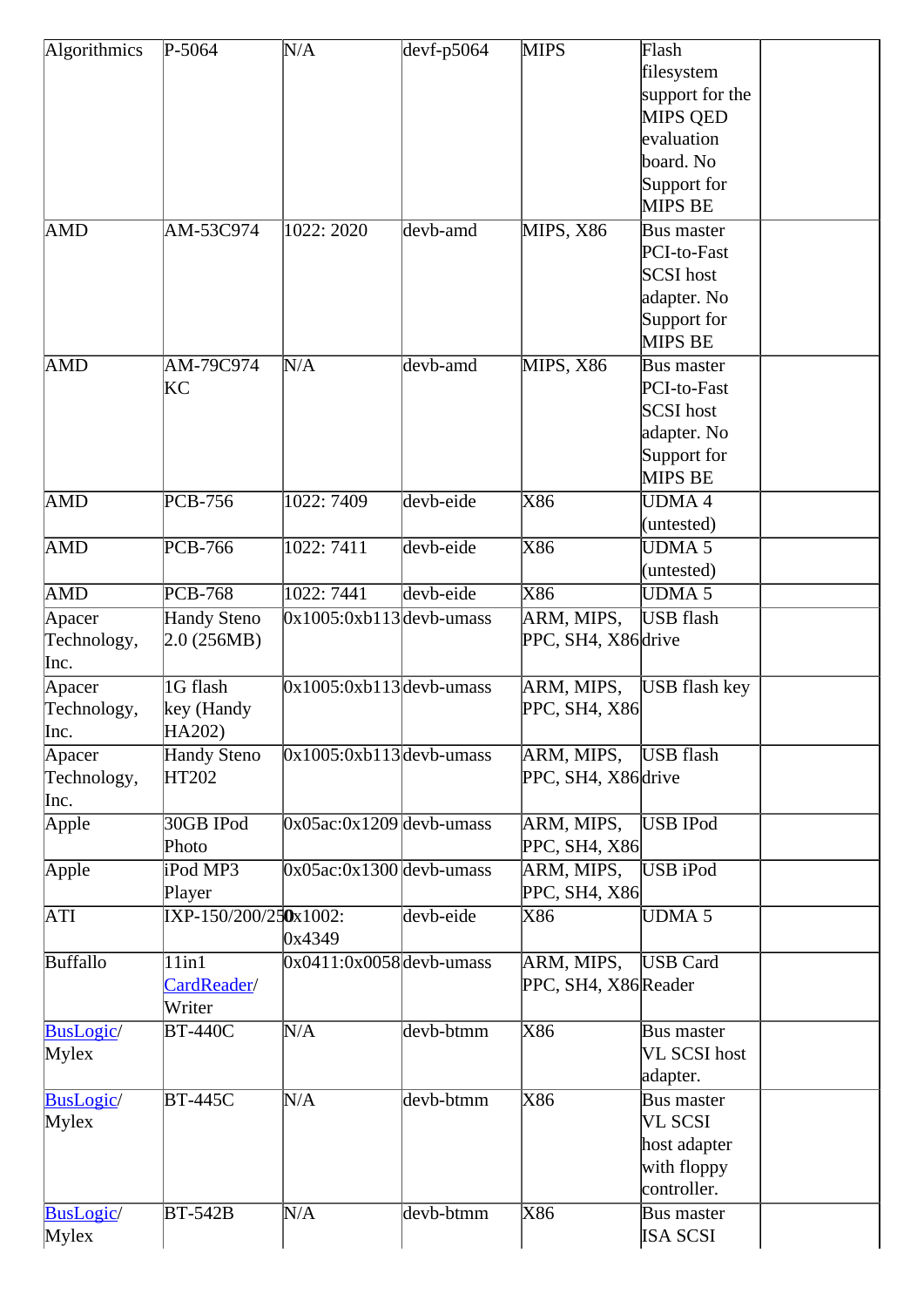| with floppy<br>controller.<br>X86<br><b>BusLogic</b> /<br>N/A<br>devb-btmm<br><b>BT-542D</b><br><b>Bus master</b><br>Mylex<br>ISA-to-<br><b>Fast SCSI</b><br>host adapter<br>with floppy<br>controller.<br>X86<br><b>BT-545C</b><br>N/A<br>devb-btmm<br><b>BusLogic</b> /<br><b>Bus master</b><br><b>ISA SCSI</b><br>host adapter<br>with floppy<br>controller.<br>X86<br><b>BusLogic/</b><br><b>BT-545S</b><br>N/A<br>$devb$ -btmm<br><b>Bus master</b><br>ISA-to-<br>Mylex<br><b>Fast SCSI</b><br>host adapter<br>with floppy<br>controller.<br>X86<br><b>BT-646S</b><br>N/A<br><b>BusLogic</b> /<br>devb-btmm<br><b>Bus master</b><br><b>MCA SCSI</b><br>host adapter.<br>$\overline{\text{X86}}$<br><b>BT-747S</b><br>N/A<br>$devb$ -btmm<br><b>BusLogic</b> /<br><b>Bus master</b><br><b>EISA SCSI</b><br>Mylex<br>host adapter.<br>X86<br>4B10: 1040<br>devb-btmm<br><b>BT-946C</b><br><b>BusLogic</b> /<br><b>Bus master</b><br>PCI-to-<br>Mylex<br><b>Fast SCSI</b><br>host adapter<br>with floppy<br>controller.<br>Powershot $A70 0x04a9:0x30b5 $ devb-umass<br>ARM, MIPS,<br>USB camera<br>PPC, SH4, X86<br>(CF card)<br><b>CMD-646</b><br>1095: 0646<br>devb-eide<br>X86<br><b>UDMA 33</b><br>1095: 0648<br>X86<br><b>CMD</b><br><b>CMD-648</b><br>devb-eide<br>UDMA 33,<br><b>UDMA 66</b><br>X86<br>$\mathbf{CMD}$<br><b>CMD-649</b><br>1095: 0649<br>devb-eide<br>UDMA 33,<br><b>UDMA 66,</b><br><b>UDMA 100</b><br>Comstar 32M<br>USB flash<br>$0x090a:0x14c1$ devb-umass<br>ARM, MIPS,<br>Comstar<br>flash disk<br>PPC, SH4, X86 drive<br>ARM, MIPS,<br><b>USB</b> flash<br>$0x067b:0x2517$ devb-umass<br>Flash Voyager<br>PPC, SH4, X86 drive<br>(1G)<br>Soundblaster<br>PIO ISA SCSI<br>N/A<br>Creative Labs<br>devb-aha2<br>X86<br><b>16 SCSI</b><br>host adapter<br>$0x041e:0x4120$ devb-umass<br><b>USB MP3</b><br>Creative Labs<br>MuVo MP3<br>ARM, MIPS,<br>PPC, SH4, X86 player<br>Player<br>Cypress hard<br>$0x04b4:0x6830$ devb-umass<br>ARM, MIPS,<br><b>USB</b> hard drive<br>Cypress<br>PPC, SH4, X86<br>drive<br>1078: 0102<br>X86<br><b>UDMA 33</b><br>Cx5530<br>devb-eide<br><b>USB</b> flash<br>DMI SA2<br>$0x0c0b:0xb001$ devu-mass<br>ARM, MIPS,<br>PPC, SH4, X86 drive |            |  |  | host adapter |  |
|------------------------------------------------------------------------------------------------------------------------------------------------------------------------------------------------------------------------------------------------------------------------------------------------------------------------------------------------------------------------------------------------------------------------------------------------------------------------------------------------------------------------------------------------------------------------------------------------------------------------------------------------------------------------------------------------------------------------------------------------------------------------------------------------------------------------------------------------------------------------------------------------------------------------------------------------------------------------------------------------------------------------------------------------------------------------------------------------------------------------------------------------------------------------------------------------------------------------------------------------------------------------------------------------------------------------------------------------------------------------------------------------------------------------------------------------------------------------------------------------------------------------------------------------------------------------------------------------------------------------------------------------------------------------------------------------------------------------------------------------------------------------------------------------------------------------------------------------------------------------------------------------------------------------------------------------------------------------------------------------------------------------------------------------------------------------------------------------------------------------------------------------------------------------------------------------------------|------------|--|--|--------------|--|
|                                                                                                                                                                                                                                                                                                                                                                                                                                                                                                                                                                                                                                                                                                                                                                                                                                                                                                                                                                                                                                                                                                                                                                                                                                                                                                                                                                                                                                                                                                                                                                                                                                                                                                                                                                                                                                                                                                                                                                                                                                                                                                                                                                                                            |            |  |  |              |  |
|                                                                                                                                                                                                                                                                                                                                                                                                                                                                                                                                                                                                                                                                                                                                                                                                                                                                                                                                                                                                                                                                                                                                                                                                                                                                                                                                                                                                                                                                                                                                                                                                                                                                                                                                                                                                                                                                                                                                                                                                                                                                                                                                                                                                            |            |  |  |              |  |
|                                                                                                                                                                                                                                                                                                                                                                                                                                                                                                                                                                                                                                                                                                                                                                                                                                                                                                                                                                                                                                                                                                                                                                                                                                                                                                                                                                                                                                                                                                                                                                                                                                                                                                                                                                                                                                                                                                                                                                                                                                                                                                                                                                                                            |            |  |  |              |  |
|                                                                                                                                                                                                                                                                                                                                                                                                                                                                                                                                                                                                                                                                                                                                                                                                                                                                                                                                                                                                                                                                                                                                                                                                                                                                                                                                                                                                                                                                                                                                                                                                                                                                                                                                                                                                                                                                                                                                                                                                                                                                                                                                                                                                            |            |  |  |              |  |
|                                                                                                                                                                                                                                                                                                                                                                                                                                                                                                                                                                                                                                                                                                                                                                                                                                                                                                                                                                                                                                                                                                                                                                                                                                                                                                                                                                                                                                                                                                                                                                                                                                                                                                                                                                                                                                                                                                                                                                                                                                                                                                                                                                                                            |            |  |  |              |  |
|                                                                                                                                                                                                                                                                                                                                                                                                                                                                                                                                                                                                                                                                                                                                                                                                                                                                                                                                                                                                                                                                                                                                                                                                                                                                                                                                                                                                                                                                                                                                                                                                                                                                                                                                                                                                                                                                                                                                                                                                                                                                                                                                                                                                            |            |  |  |              |  |
|                                                                                                                                                                                                                                                                                                                                                                                                                                                                                                                                                                                                                                                                                                                                                                                                                                                                                                                                                                                                                                                                                                                                                                                                                                                                                                                                                                                                                                                                                                                                                                                                                                                                                                                                                                                                                                                                                                                                                                                                                                                                                                                                                                                                            |            |  |  |              |  |
|                                                                                                                                                                                                                                                                                                                                                                                                                                                                                                                                                                                                                                                                                                                                                                                                                                                                                                                                                                                                                                                                                                                                                                                                                                                                                                                                                                                                                                                                                                                                                                                                                                                                                                                                                                                                                                                                                                                                                                                                                                                                                                                                                                                                            |            |  |  |              |  |
|                                                                                                                                                                                                                                                                                                                                                                                                                                                                                                                                                                                                                                                                                                                                                                                                                                                                                                                                                                                                                                                                                                                                                                                                                                                                                                                                                                                                                                                                                                                                                                                                                                                                                                                                                                                                                                                                                                                                                                                                                                                                                                                                                                                                            |            |  |  |              |  |
|                                                                                                                                                                                                                                                                                                                                                                                                                                                                                                                                                                                                                                                                                                                                                                                                                                                                                                                                                                                                                                                                                                                                                                                                                                                                                                                                                                                                                                                                                                                                                                                                                                                                                                                                                                                                                                                                                                                                                                                                                                                                                                                                                                                                            |            |  |  |              |  |
|                                                                                                                                                                                                                                                                                                                                                                                                                                                                                                                                                                                                                                                                                                                                                                                                                                                                                                                                                                                                                                                                                                                                                                                                                                                                                                                                                                                                                                                                                                                                                                                                                                                                                                                                                                                                                                                                                                                                                                                                                                                                                                                                                                                                            | Mylex      |  |  |              |  |
|                                                                                                                                                                                                                                                                                                                                                                                                                                                                                                                                                                                                                                                                                                                                                                                                                                                                                                                                                                                                                                                                                                                                                                                                                                                                                                                                                                                                                                                                                                                                                                                                                                                                                                                                                                                                                                                                                                                                                                                                                                                                                                                                                                                                            |            |  |  |              |  |
|                                                                                                                                                                                                                                                                                                                                                                                                                                                                                                                                                                                                                                                                                                                                                                                                                                                                                                                                                                                                                                                                                                                                                                                                                                                                                                                                                                                                                                                                                                                                                                                                                                                                                                                                                                                                                                                                                                                                                                                                                                                                                                                                                                                                            |            |  |  |              |  |
|                                                                                                                                                                                                                                                                                                                                                                                                                                                                                                                                                                                                                                                                                                                                                                                                                                                                                                                                                                                                                                                                                                                                                                                                                                                                                                                                                                                                                                                                                                                                                                                                                                                                                                                                                                                                                                                                                                                                                                                                                                                                                                                                                                                                            |            |  |  |              |  |
|                                                                                                                                                                                                                                                                                                                                                                                                                                                                                                                                                                                                                                                                                                                                                                                                                                                                                                                                                                                                                                                                                                                                                                                                                                                                                                                                                                                                                                                                                                                                                                                                                                                                                                                                                                                                                                                                                                                                                                                                                                                                                                                                                                                                            |            |  |  |              |  |
|                                                                                                                                                                                                                                                                                                                                                                                                                                                                                                                                                                                                                                                                                                                                                                                                                                                                                                                                                                                                                                                                                                                                                                                                                                                                                                                                                                                                                                                                                                                                                                                                                                                                                                                                                                                                                                                                                                                                                                                                                                                                                                                                                                                                            |            |  |  |              |  |
|                                                                                                                                                                                                                                                                                                                                                                                                                                                                                                                                                                                                                                                                                                                                                                                                                                                                                                                                                                                                                                                                                                                                                                                                                                                                                                                                                                                                                                                                                                                                                                                                                                                                                                                                                                                                                                                                                                                                                                                                                                                                                                                                                                                                            |            |  |  |              |  |
|                                                                                                                                                                                                                                                                                                                                                                                                                                                                                                                                                                                                                                                                                                                                                                                                                                                                                                                                                                                                                                                                                                                                                                                                                                                                                                                                                                                                                                                                                                                                                                                                                                                                                                                                                                                                                                                                                                                                                                                                                                                                                                                                                                                                            |            |  |  |              |  |
|                                                                                                                                                                                                                                                                                                                                                                                                                                                                                                                                                                                                                                                                                                                                                                                                                                                                                                                                                                                                                                                                                                                                                                                                                                                                                                                                                                                                                                                                                                                                                                                                                                                                                                                                                                                                                                                                                                                                                                                                                                                                                                                                                                                                            |            |  |  |              |  |
|                                                                                                                                                                                                                                                                                                                                                                                                                                                                                                                                                                                                                                                                                                                                                                                                                                                                                                                                                                                                                                                                                                                                                                                                                                                                                                                                                                                                                                                                                                                                                                                                                                                                                                                                                                                                                                                                                                                                                                                                                                                                                                                                                                                                            |            |  |  |              |  |
|                                                                                                                                                                                                                                                                                                                                                                                                                                                                                                                                                                                                                                                                                                                                                                                                                                                                                                                                                                                                                                                                                                                                                                                                                                                                                                                                                                                                                                                                                                                                                                                                                                                                                                                                                                                                                                                                                                                                                                                                                                                                                                                                                                                                            |            |  |  |              |  |
|                                                                                                                                                                                                                                                                                                                                                                                                                                                                                                                                                                                                                                                                                                                                                                                                                                                                                                                                                                                                                                                                                                                                                                                                                                                                                                                                                                                                                                                                                                                                                                                                                                                                                                                                                                                                                                                                                                                                                                                                                                                                                                                                                                                                            |            |  |  |              |  |
|                                                                                                                                                                                                                                                                                                                                                                                                                                                                                                                                                                                                                                                                                                                                                                                                                                                                                                                                                                                                                                                                                                                                                                                                                                                                                                                                                                                                                                                                                                                                                                                                                                                                                                                                                                                                                                                                                                                                                                                                                                                                                                                                                                                                            | Mylex      |  |  |              |  |
|                                                                                                                                                                                                                                                                                                                                                                                                                                                                                                                                                                                                                                                                                                                                                                                                                                                                                                                                                                                                                                                                                                                                                                                                                                                                                                                                                                                                                                                                                                                                                                                                                                                                                                                                                                                                                                                                                                                                                                                                                                                                                                                                                                                                            |            |  |  |              |  |
|                                                                                                                                                                                                                                                                                                                                                                                                                                                                                                                                                                                                                                                                                                                                                                                                                                                                                                                                                                                                                                                                                                                                                                                                                                                                                                                                                                                                                                                                                                                                                                                                                                                                                                                                                                                                                                                                                                                                                                                                                                                                                                                                                                                                            |            |  |  |              |  |
|                                                                                                                                                                                                                                                                                                                                                                                                                                                                                                                                                                                                                                                                                                                                                                                                                                                                                                                                                                                                                                                                                                                                                                                                                                                                                                                                                                                                                                                                                                                                                                                                                                                                                                                                                                                                                                                                                                                                                                                                                                                                                                                                                                                                            |            |  |  |              |  |
|                                                                                                                                                                                                                                                                                                                                                                                                                                                                                                                                                                                                                                                                                                                                                                                                                                                                                                                                                                                                                                                                                                                                                                                                                                                                                                                                                                                                                                                                                                                                                                                                                                                                                                                                                                                                                                                                                                                                                                                                                                                                                                                                                                                                            |            |  |  |              |  |
|                                                                                                                                                                                                                                                                                                                                                                                                                                                                                                                                                                                                                                                                                                                                                                                                                                                                                                                                                                                                                                                                                                                                                                                                                                                                                                                                                                                                                                                                                                                                                                                                                                                                                                                                                                                                                                                                                                                                                                                                                                                                                                                                                                                                            |            |  |  |              |  |
|                                                                                                                                                                                                                                                                                                                                                                                                                                                                                                                                                                                                                                                                                                                                                                                                                                                                                                                                                                                                                                                                                                                                                                                                                                                                                                                                                                                                                                                                                                                                                                                                                                                                                                                                                                                                                                                                                                                                                                                                                                                                                                                                                                                                            |            |  |  |              |  |
|                                                                                                                                                                                                                                                                                                                                                                                                                                                                                                                                                                                                                                                                                                                                                                                                                                                                                                                                                                                                                                                                                                                                                                                                                                                                                                                                                                                                                                                                                                                                                                                                                                                                                                                                                                                                                                                                                                                                                                                                                                                                                                                                                                                                            |            |  |  |              |  |
|                                                                                                                                                                                                                                                                                                                                                                                                                                                                                                                                                                                                                                                                                                                                                                                                                                                                                                                                                                                                                                                                                                                                                                                                                                                                                                                                                                                                                                                                                                                                                                                                                                                                                                                                                                                                                                                                                                                                                                                                                                                                                                                                                                                                            |            |  |  |              |  |
|                                                                                                                                                                                                                                                                                                                                                                                                                                                                                                                                                                                                                                                                                                                                                                                                                                                                                                                                                                                                                                                                                                                                                                                                                                                                                                                                                                                                                                                                                                                                                                                                                                                                                                                                                                                                                                                                                                                                                                                                                                                                                                                                                                                                            |            |  |  |              |  |
|                                                                                                                                                                                                                                                                                                                                                                                                                                                                                                                                                                                                                                                                                                                                                                                                                                                                                                                                                                                                                                                                                                                                                                                                                                                                                                                                                                                                                                                                                                                                                                                                                                                                                                                                                                                                                                                                                                                                                                                                                                                                                                                                                                                                            |            |  |  |              |  |
|                                                                                                                                                                                                                                                                                                                                                                                                                                                                                                                                                                                                                                                                                                                                                                                                                                                                                                                                                                                                                                                                                                                                                                                                                                                                                                                                                                                                                                                                                                                                                                                                                                                                                                                                                                                                                                                                                                                                                                                                                                                                                                                                                                                                            |            |  |  |              |  |
|                                                                                                                                                                                                                                                                                                                                                                                                                                                                                                                                                                                                                                                                                                                                                                                                                                                                                                                                                                                                                                                                                                                                                                                                                                                                                                                                                                                                                                                                                                                                                                                                                                                                                                                                                                                                                                                                                                                                                                                                                                                                                                                                                                                                            | Canon      |  |  |              |  |
|                                                                                                                                                                                                                                                                                                                                                                                                                                                                                                                                                                                                                                                                                                                                                                                                                                                                                                                                                                                                                                                                                                                                                                                                                                                                                                                                                                                                                                                                                                                                                                                                                                                                                                                                                                                                                                                                                                                                                                                                                                                                                                                                                                                                            |            |  |  |              |  |
|                                                                                                                                                                                                                                                                                                                                                                                                                                                                                                                                                                                                                                                                                                                                                                                                                                                                                                                                                                                                                                                                                                                                                                                                                                                                                                                                                                                                                                                                                                                                                                                                                                                                                                                                                                                                                                                                                                                                                                                                                                                                                                                                                                                                            | <b>CMD</b> |  |  |              |  |
|                                                                                                                                                                                                                                                                                                                                                                                                                                                                                                                                                                                                                                                                                                                                                                                                                                                                                                                                                                                                                                                                                                                                                                                                                                                                                                                                                                                                                                                                                                                                                                                                                                                                                                                                                                                                                                                                                                                                                                                                                                                                                                                                                                                                            |            |  |  |              |  |
|                                                                                                                                                                                                                                                                                                                                                                                                                                                                                                                                                                                                                                                                                                                                                                                                                                                                                                                                                                                                                                                                                                                                                                                                                                                                                                                                                                                                                                                                                                                                                                                                                                                                                                                                                                                                                                                                                                                                                                                                                                                                                                                                                                                                            |            |  |  |              |  |
|                                                                                                                                                                                                                                                                                                                                                                                                                                                                                                                                                                                                                                                                                                                                                                                                                                                                                                                                                                                                                                                                                                                                                                                                                                                                                                                                                                                                                                                                                                                                                                                                                                                                                                                                                                                                                                                                                                                                                                                                                                                                                                                                                                                                            |            |  |  |              |  |
|                                                                                                                                                                                                                                                                                                                                                                                                                                                                                                                                                                                                                                                                                                                                                                                                                                                                                                                                                                                                                                                                                                                                                                                                                                                                                                                                                                                                                                                                                                                                                                                                                                                                                                                                                                                                                                                                                                                                                                                                                                                                                                                                                                                                            |            |  |  |              |  |
|                                                                                                                                                                                                                                                                                                                                                                                                                                                                                                                                                                                                                                                                                                                                                                                                                                                                                                                                                                                                                                                                                                                                                                                                                                                                                                                                                                                                                                                                                                                                                                                                                                                                                                                                                                                                                                                                                                                                                                                                                                                                                                                                                                                                            |            |  |  |              |  |
|                                                                                                                                                                                                                                                                                                                                                                                                                                                                                                                                                                                                                                                                                                                                                                                                                                                                                                                                                                                                                                                                                                                                                                                                                                                                                                                                                                                                                                                                                                                                                                                                                                                                                                                                                                                                                                                                                                                                                                                                                                                                                                                                                                                                            |            |  |  |              |  |
|                                                                                                                                                                                                                                                                                                                                                                                                                                                                                                                                                                                                                                                                                                                                                                                                                                                                                                                                                                                                                                                                                                                                                                                                                                                                                                                                                                                                                                                                                                                                                                                                                                                                                                                                                                                                                                                                                                                                                                                                                                                                                                                                                                                                            |            |  |  |              |  |
|                                                                                                                                                                                                                                                                                                                                                                                                                                                                                                                                                                                                                                                                                                                                                                                                                                                                                                                                                                                                                                                                                                                                                                                                                                                                                                                                                                                                                                                                                                                                                                                                                                                                                                                                                                                                                                                                                                                                                                                                                                                                                                                                                                                                            |            |  |  |              |  |
|                                                                                                                                                                                                                                                                                                                                                                                                                                                                                                                                                                                                                                                                                                                                                                                                                                                                                                                                                                                                                                                                                                                                                                                                                                                                                                                                                                                                                                                                                                                                                                                                                                                                                                                                                                                                                                                                                                                                                                                                                                                                                                                                                                                                            | Corsair    |  |  |              |  |
|                                                                                                                                                                                                                                                                                                                                                                                                                                                                                                                                                                                                                                                                                                                                                                                                                                                                                                                                                                                                                                                                                                                                                                                                                                                                                                                                                                                                                                                                                                                                                                                                                                                                                                                                                                                                                                                                                                                                                                                                                                                                                                                                                                                                            |            |  |  |              |  |
|                                                                                                                                                                                                                                                                                                                                                                                                                                                                                                                                                                                                                                                                                                                                                                                                                                                                                                                                                                                                                                                                                                                                                                                                                                                                                                                                                                                                                                                                                                                                                                                                                                                                                                                                                                                                                                                                                                                                                                                                                                                                                                                                                                                                            |            |  |  |              |  |
|                                                                                                                                                                                                                                                                                                                                                                                                                                                                                                                                                                                                                                                                                                                                                                                                                                                                                                                                                                                                                                                                                                                                                                                                                                                                                                                                                                                                                                                                                                                                                                                                                                                                                                                                                                                                                                                                                                                                                                                                                                                                                                                                                                                                            |            |  |  |              |  |
|                                                                                                                                                                                                                                                                                                                                                                                                                                                                                                                                                                                                                                                                                                                                                                                                                                                                                                                                                                                                                                                                                                                                                                                                                                                                                                                                                                                                                                                                                                                                                                                                                                                                                                                                                                                                                                                                                                                                                                                                                                                                                                                                                                                                            |            |  |  |              |  |
|                                                                                                                                                                                                                                                                                                                                                                                                                                                                                                                                                                                                                                                                                                                                                                                                                                                                                                                                                                                                                                                                                                                                                                                                                                                                                                                                                                                                                                                                                                                                                                                                                                                                                                                                                                                                                                                                                                                                                                                                                                                                                                                                                                                                            |            |  |  |              |  |
|                                                                                                                                                                                                                                                                                                                                                                                                                                                                                                                                                                                                                                                                                                                                                                                                                                                                                                                                                                                                                                                                                                                                                                                                                                                                                                                                                                                                                                                                                                                                                                                                                                                                                                                                                                                                                                                                                                                                                                                                                                                                                                                                                                                                            |            |  |  |              |  |
|                                                                                                                                                                                                                                                                                                                                                                                                                                                                                                                                                                                                                                                                                                                                                                                                                                                                                                                                                                                                                                                                                                                                                                                                                                                                                                                                                                                                                                                                                                                                                                                                                                                                                                                                                                                                                                                                                                                                                                                                                                                                                                                                                                                                            |            |  |  |              |  |
|                                                                                                                                                                                                                                                                                                                                                                                                                                                                                                                                                                                                                                                                                                                                                                                                                                                                                                                                                                                                                                                                                                                                                                                                                                                                                                                                                                                                                                                                                                                                                                                                                                                                                                                                                                                                                                                                                                                                                                                                                                                                                                                                                                                                            |            |  |  |              |  |
|                                                                                                                                                                                                                                                                                                                                                                                                                                                                                                                                                                                                                                                                                                                                                                                                                                                                                                                                                                                                                                                                                                                                                                                                                                                                                                                                                                                                                                                                                                                                                                                                                                                                                                                                                                                                                                                                                                                                                                                                                                                                                                                                                                                                            | Cyrix      |  |  |              |  |
|                                                                                                                                                                                                                                                                                                                                                                                                                                                                                                                                                                                                                                                                                                                                                                                                                                                                                                                                                                                                                                                                                                                                                                                                                                                                                                                                                                                                                                                                                                                                                                                                                                                                                                                                                                                                                                                                                                                                                                                                                                                                                                                                                                                                            | Dura Micro |  |  |              |  |
|                                                                                                                                                                                                                                                                                                                                                                                                                                                                                                                                                                                                                                                                                                                                                                                                                                                                                                                                                                                                                                                                                                                                                                                                                                                                                                                                                                                                                                                                                                                                                                                                                                                                                                                                                                                                                                                                                                                                                                                                                                                                                                                                                                                                            |            |  |  |              |  |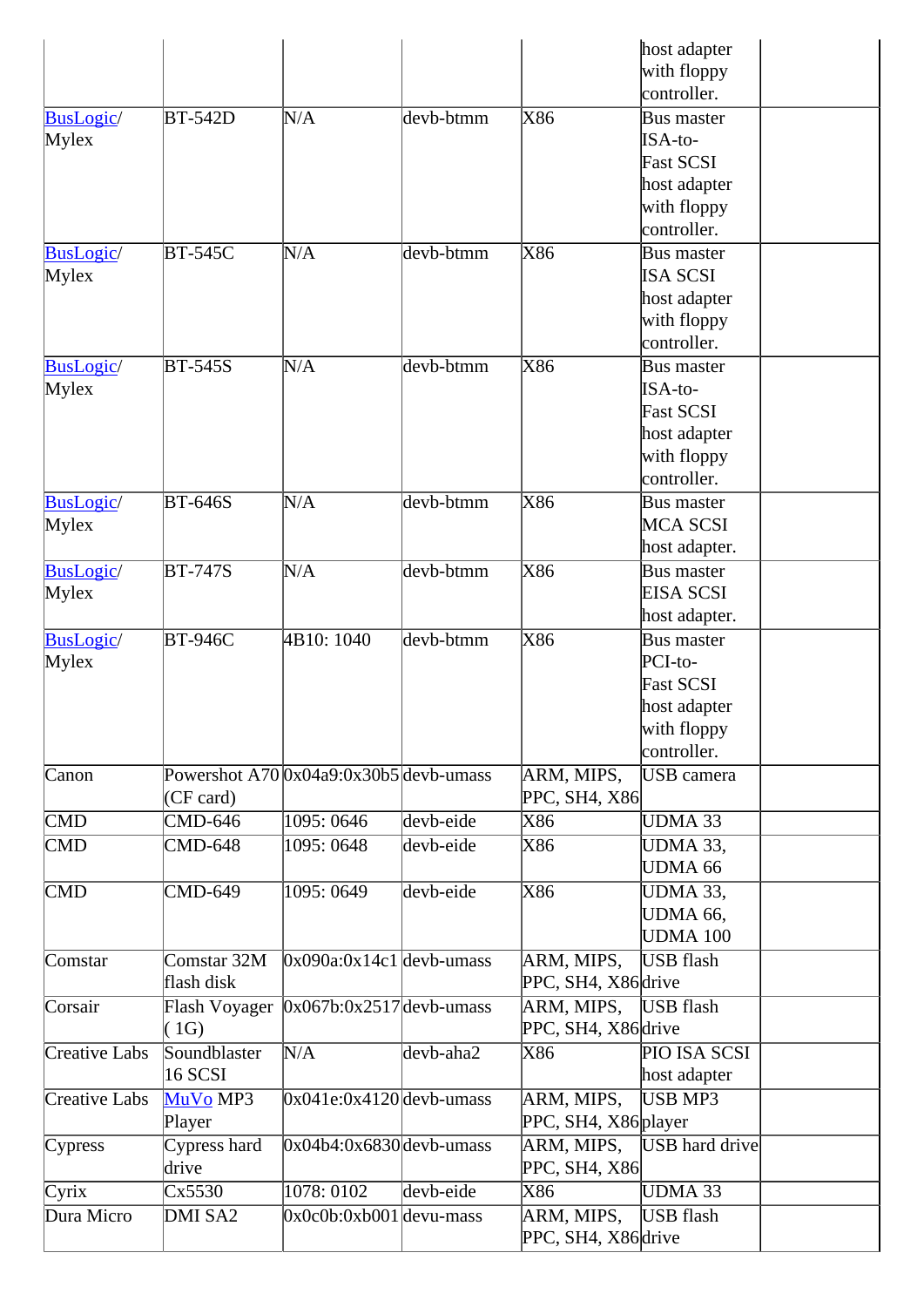| Flash            | <b>CFI NOR</b>    | N/A                        | devf-generic | ARM, MIPS, Support all     |                     |  |
|------------------|-------------------|----------------------------|--------------|----------------------------|---------------------|--|
|                  | Flash             |                            |              | PPC, SH4, X86 standard CFI |                     |  |
|                  |                   |                            |              |                            | Nor Flash parts     |  |
| Geek Squad       | Geek Squad        | $0x08ec:0x0016$ devb-umass |              | ARM, MIPS,                 | <b>USB</b> flash    |  |
|                  | 1.0 GB and        |                            |              | PPC, SH4, X86 drive        |                     |  |
|                  | Memory            |                            |              |                            |                     |  |
|                  |                   |                            |              |                            |                     |  |
|                  | Traveldrive       |                            |              |                            |                     |  |
| GemLight         | <b>UPD720130</b>  | $0x14c2:0x0001$ devb-umass |              | ARM, MIPS,                 | <b>USB IDE Disk</b> |  |
|                  | (USB IDE          |                            |              | PPC, SH4, X86              |                     |  |
|                  | Disk)             |                            |              |                            |                     |  |
| Generic          | IDE/EIDE/         | N/A                        | devb-eide    | X86                        | Supports            |  |
|                  | <b>ATAPI</b>      |                            |              |                            | most EIDE           |  |
|                  |                   |                            |              |                            | interfaces.         |  |
| Generic          | Generic 16M       | $0x1043:0x8006$ devb-umass |              | ARM, MIPS,                 | USB flash           |  |
|                  | flash key         |                            |              | PPC, SH4, X86 drive        |                     |  |
| Generic          | Generic 128M      | $0x058f:0x9380$ devb-umass |              | ARM, MIPS,                 | USB flash           |  |
|                  | flash key and     |                            |              | PPC, SH4, X86 drive        |                     |  |
|                  | Transcend         |                            |              |                            |                     |  |
|                  | <b>JetFlash</b>   |                            |              |                            |                     |  |
| Generic          | Generic USB       | $0x0ef5:0x2202$ devb-umass |              | ARM, MIPS,                 | USB flash           |  |
|                  | Flash Part        |                            |              | PPC, SH4, X86 drive        |                     |  |
| Generic          |                   | $0x0d7d:0x0100$ devb-umass |              |                            | USB flash           |  |
|                  | FlashKey          |                            |              | ARM, MIPS,                 |                     |  |
|                  |                   |                            |              | PPC, SH4, X86 drive        |                     |  |
| Generic          | <b>USB</b> Mass   | n/a                        | devb-umass   | ARM, MIPS, USB Mass        |                     |  |
|                  | Storage           |                            |              | PPC, SH4, X86 storage      |                     |  |
|                  | Devices           |                            |              |                            | Devices             |  |
|                  |                   |                            |              |                            | compliant with      |  |
|                  |                   |                            |              |                            | Mass Storage        |  |
|                  |                   |                            |              |                            | Specifications      |  |
|                  |                   |                            |              |                            | Overview (Rev       |  |
|                  |                   |                            |              |                            | $(1.2)$ , Bulk Only |  |
|                  |                   |                            |              |                            | (Rev 1.0), CBI      |  |
|                  |                   |                            |              |                            | Specification       |  |
|                  |                   |                            |              |                            | (Rev 1.1), UFI      |  |
|                  |                   |                            |              |                            | Command             |  |
|                  |                   |                            |              |                            | Specification       |  |
|                  |                   |                            |              |                            | $(\text{Rev } 1.0)$ |  |
|                  |                   |                            |              |                            | (see http://        |  |
|                  |                   |                            |              |                            | www.usb.org/        |  |
|                  |                   |                            |              |                            |                     |  |
|                  |                   |                            |              |                            | developers/         |  |
|                  |                   |                            |              |                            | devclass_docs)      |  |
| Hewlett-         | <b>PhotoSmart</b> | $0x03f0:0x4002$ devb-umass |              | ARM, MIPS,                 | <b>USB</b> camera   |  |
| Packard          | 945 Digital       |                            |              | PPC, SH4, X86              |                     |  |
|                  | Camera            |                            |              |                            |                     |  |
| <b>HighPoint</b> | <b>HPT-366</b>    | 1103:0004                  | devb-eide    | X86                        | rev 0x01            |  |
| Tech             |                   |                            |              |                            | <b>UDMA4</b>        |  |
|                  |                   |                            |              |                            | (untested)          |  |
| <b>HighPoint</b> | <b>HPT-370</b>    | 1103:0004                  | devb-eide    | X86                        | rev $0x3+$          |  |
| Tech             |                   |                            |              |                            | UDMA <sub>5</sub>   |  |
| <b>HighPoint</b> | <b>HPT-372</b>    | 1103:0005                  | devb-eide    | X86                        | UDMA <sub>6</sub>   |  |
| Tech             |                   |                            |              |                            |                     |  |
| <b>HighPoint</b> | <b>HPT-374</b>    | 1103:0008                  | devb-eide    | X86                        | UDMA <sub>6</sub>   |  |
| Tech             |                   |                            |              |                            |                     |  |
|                  |                   |                            |              |                            |                     |  |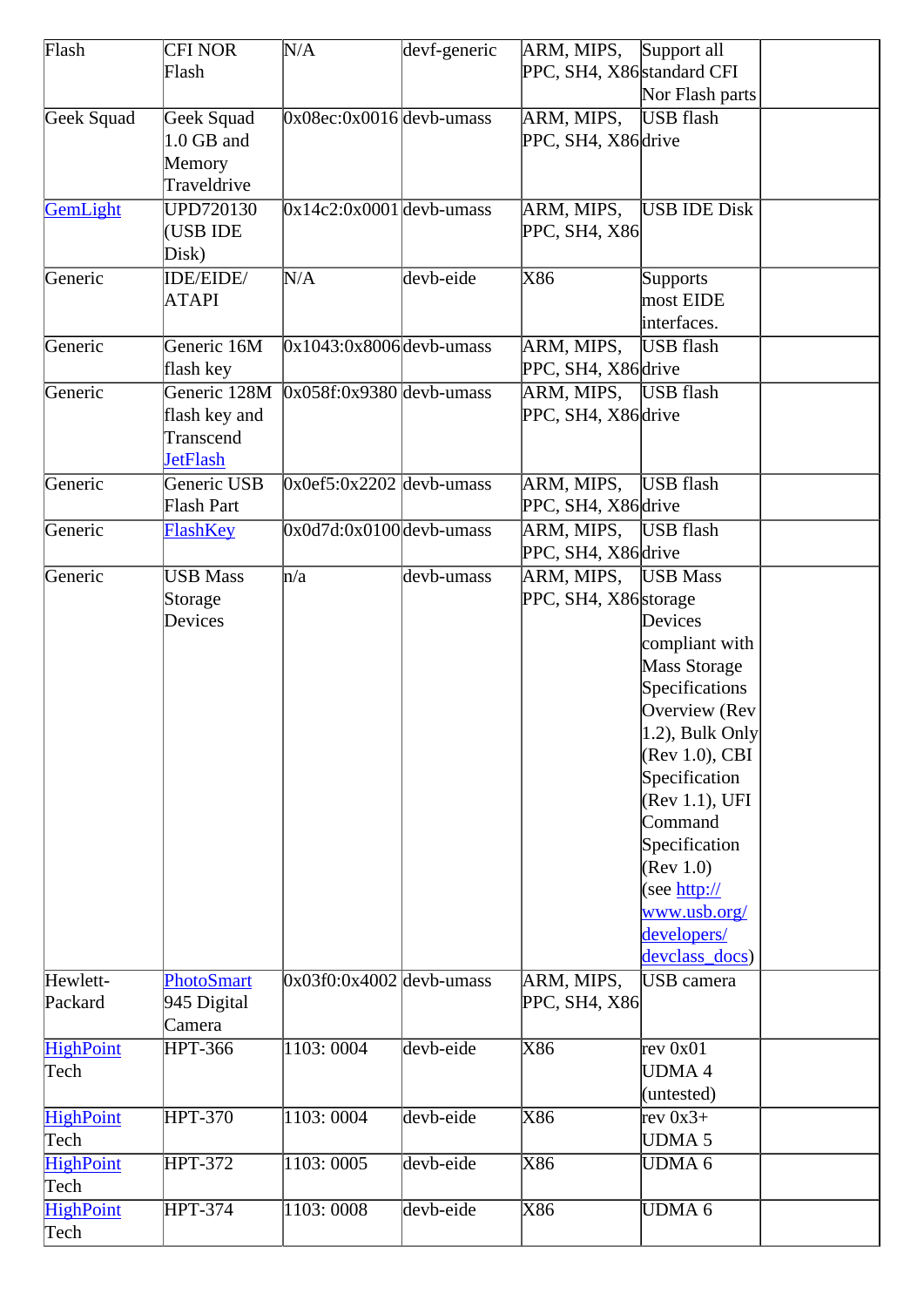| Hyundai    | $2.2$ Gig Flash        | $0x0ea0:0x2136$ devb-umass |           | ARM, MIPS,                            | <b>USB</b> Flash                              |  |
|------------|------------------------|----------------------------|-----------|---------------------------------------|-----------------------------------------------|--|
|            | Disk                   |                            |           | PPC, SH4, X86 Drive                   |                                               |  |
| <b>IBM</b> | <b>CD-ROM</b>          | $0x04b3:0x4427$ devb-umass |           | ARM, MIPS,<br>PPC, SH4, X86           | USB CD-ROM                                    |  |
| Intel      | 82371FB<br>(PIIX)      | 8086: 1230                 | devb-eide | ARM, MIPS,<br>PPC, SH4, X86 transfers | <b>BIOS</b> Mode                              |  |
| Intel      | 82371SB<br>(PIIX3)     | 8086: 7010                 | devb-eide | ARM, MIPS,<br>PPC, SH4, X86           | MDMA <sub>2</sub>                             |  |
| Intel      | 82371AB<br>(PIIX4)     | 8086: 7111                 | devb-eide | PPC, X86                              |                                               |  |
| Intel      | 82801AA<br>(ICH)       | 8086: 2411                 | devb-eide | ARM, MIPS,<br>PPC, SH4, X86           | UDMA4                                         |  |
| Intel      | 82801AB<br>(ICH0)      | 8086: 2421                 | devb-eide | ARM, MIPS,<br>PPC, SH4, X86           | UDMA4                                         |  |
| Intel      | 82801BA<br>(ICH2)      | 8086: 244A                 | devb-eide | ARM, MIPS,<br>PPC, SH4, X86           | UDMA <sub>5</sub>                             |  |
| Intel      | 82801BAM<br>$(ICH2-M)$ | 8086: 244B                 | devb-eide | ARM, MIPS,<br>PPC, SH4, X86           | UDMA <sub>5</sub>                             |  |
| Intel      | 82801CA<br>$(ICH3-S)$  | 8086: 248B                 | devb-eide | ARM, MIPS,<br>PPC, SH4, X86           | UDMA <sub>5</sub>                             |  |
| Intel      | 82801CAM<br>$(ICH3-M)$ | 8086: 248A                 | devb-eide | ARM, MIPS,<br>PPC, SH4, X86           | UDMA <sub>5</sub>                             |  |
| Intel      | 82801DB<br>(ICH4)      | 8086: 24CB                 | devb-eide | ARM, MIPS,<br>PPC, SH4, X86           | UDMA <sub>5</sub>                             |  |
| Intel      | 82801EB<br>(ICH5)      | 0x8086:<br>0x24D1          | devb-eide | X86                                   | SATA.<br>(released in<br>$6.3.0$ SP3)         |  |
| Intel      | 82801EB<br>(ICH5)      | 0x8086:<br>0x24DB          | devb-eide | X86                                   | <b>UDMA5</b><br>(released in<br>$6.3.0$ SP3)  |  |
| Intel      | 82801ER<br>(ICH5R)     | 0x8086:<br>0x24DF          | devb-eide | PPC, X86                              | SATA.<br>(released in<br>$6.3.0$ SP3)         |  |
| Intel      | 82801FB<br>(ICH6)      | 0x8086:<br>0x2651          | devb-eide | <b>PPC, X86</b>                       | SATA.<br>(released in<br>$6.3.0$ SP3)         |  |
| Intel      | 82801FR<br>(ICH6R)     | 0x8086:<br>0x2652          | devb-eide | PPC, X86                              | SATA.<br>(released in<br>$6.3.0$ SP3)         |  |
| Intel      | 82801FB<br>(ICH6)      | 0x8086:<br>0x266F          | devb-eide | <b>PPC, X86</b>                       | <b>UDMA 5</b><br>(released in<br>$6.3.0$ SP3) |  |
| Intel      | 82801FBM<br>(ICH6M)    | 0x8086:<br>0x2653          | devb-eide | PPC, X86                              | <b>SATA</b><br>(released in<br>$6.3.0$ SP3)   |  |
| Intel      | 82801GB<br>(ICH7)      | 0x8086:<br>0x27DF          | devb-eide | PPC, X86                              | UDMA 5<br>(released in<br>$6.3.0$ SP3)        |  |
| Intel      | 82801GB<br>(ICH7)      | 0x8086:<br>0x27C0          | devb-eide | PPC, X86                              | <b>SATA</b><br>(released in<br>$6.3.0$ SP3)   |  |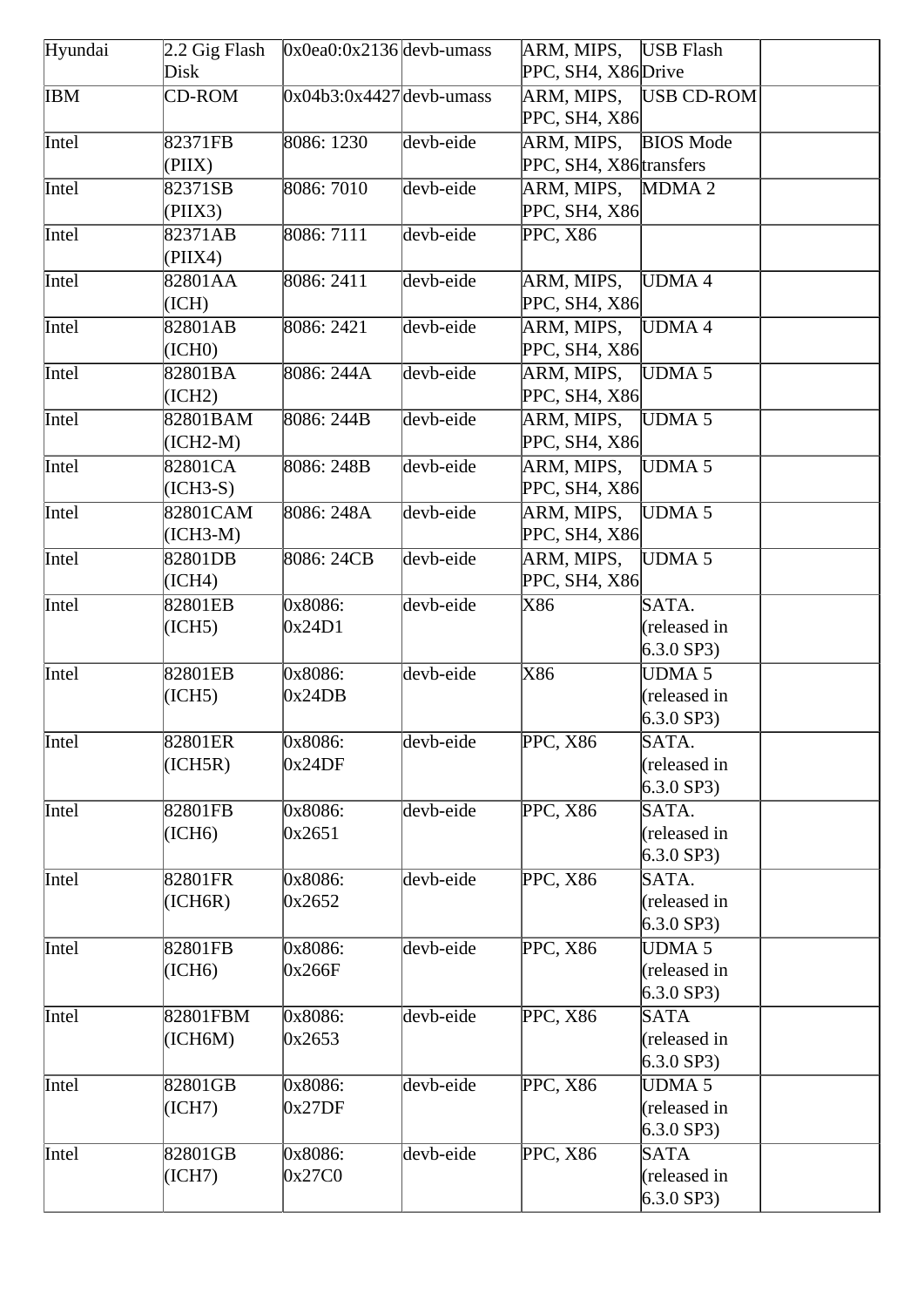| Intel         | 82801GB          | 0x8086:                                 | devb-eide | PPC, X86               | <b>SATA</b>          |  |
|---------------|------------------|-----------------------------------------|-----------|------------------------|----------------------|--|
|               | (ICH7)           | 0x27C4                                  |           |                        | (released in         |  |
|               |                  |                                         |           |                        | $6.3.0$ SP3)         |  |
| Intel         | 6300ESB          | 0x8086:                                 | devb-eide | X86                    | <b>UDMA 5</b>        |  |
|               |                  | 0x25A2                                  |           |                        |                      |  |
|               | (ICH)            |                                         |           |                        | (release in          |  |
|               |                  |                                         |           |                        | $6.3.0$ SP3)         |  |
| Intel         | 6300ESB          | 0x8086:                                 | devb-eide | X86                    | <b>SATA</b> (release |  |
|               | (ICH)            | 0x25A3                                  |           |                        | in $6.3.0$ SP3)      |  |
| Intel         | 82801FB          | 0x8086:                                 | devb-ahci | <b>PPC, X86</b>        | <b>SATA</b>          |  |
|               | (ICH6)           | 0x2651                                  |           |                        | (released in         |  |
|               |                  |                                         |           |                        | $6.3.0$ SP3)         |  |
| Intel         | 82801FBM         | 0x8086:                                 | devb-ahci | <b>PPC, X86</b>        | <b>SATA</b>          |  |
|               |                  |                                         |           |                        |                      |  |
|               | (ICH6M)          | 0x2653                                  |           |                        | (released in         |  |
|               |                  |                                         |           |                        | $6.3.0$ SP3)         |  |
| Intel         | 82801GB          | 0x8086:                                 | devb-ahci | <b>PPC, X86</b>        | <b>SATA</b>          |  |
|               | (ICH7)           | 0x27c1                                  |           |                        | (released in         |  |
|               |                  |                                         |           |                        | $6.3.0$ SP3)         |  |
| Intel         | 82801GBM         | 0x8086:                                 | devb-ahci | <b>PPC, X86</b>        | <b>SATA</b>          |  |
|               | (ICH7M)          | 0x27c5                                  |           |                        | (released in         |  |
|               |                  |                                         |           |                        | $6.3.0$ SP3)         |  |
|               |                  |                                         |           |                        |                      |  |
| Iomega        | ZIP100           | $0x059b:0x0001$ devb-umass              |           | ARM, MIPS,             | USB zip drive        |  |
|               |                  |                                         |           | PPC, SH4, X86          |                      |  |
| Iomega        | ZIP250           | $0x059b:0x0030$ devb-umass              |           | ARM, MIPS,             | USB zip drive        |  |
|               |                  |                                         |           | PPC, SH4, X86          |                      |  |
| <b>Iomega</b> | ZIP750           | $0x059b:0x0035$ devb-umass              |           | ARM, MIPS,             | USB zip drive        |  |
|               |                  |                                         |           | PPC, SH4, X86          |                      |  |
|               |                  | $0x059b:0x0001$ devb-umass              |           |                        |                      |  |
| Iomega        | Zip Drive        |                                         |           | ARM, MIPS,             | USB zip drive        |  |
|               | 100M             |                                         |           | PPC, SH4, X86          |                      |  |
| Kingston      | <b>USB Drive</b> | $0x04e8:0x0100$ devb-umass              |           | ARM, MIPS,             | USB flash            |  |
|               |                  |                                         |           | PPC, SH4, X86 drive    |                      |  |
| Kingston      | Data Traveler    | $0x0930:0x653d$ devb-umass              |           | ARM, MIPS, USB flash   |                      |  |
|               | 2.0, 1G          |                                         |           | PPC, SH4, X86 drive    |                      |  |
| Kingston      | Data Traveler    | $0x08ec:0x0015$ devb-umass              |           | ARM, MIPS,             | USB flash            |  |
|               | Elite, 1G        |                                         |           | PPC, SH4, X86 drive    |                      |  |
|               |                  | $DiskOnKey 1G 0x08ec:0x0012 devb-umass$ |           | ARM, MIPS,             | USB flash            |  |
| Kingston      |                  |                                         |           |                        |                      |  |
|               |                  |                                         |           | PPC, SH4, X86 drive    |                      |  |
| Kingston      | <b>DiskOnKey</b> | $0x0951:0x1600$ devb-umass              |           | ARM, MIPS,             | USB flash            |  |
|               | 256M             |                                         |           | PPC, SH4, X86 drive    |                      |  |
| Lacie         | External         | $0x059f:0x0321$ devb-umass              |           | ARM, MIPS,             | USB hard drive       |  |
|               | Harddrive        |                                         |           | PPC, SH4, X86          |                      |  |
| Lexar         |                  | JumpDrive Pro 0x05dc:0xa400 devb-umass  |           | ARM, MIPS,             | USB flash            |  |
|               |                  |                                         |           | PPC, SH4, X86 drive    |                      |  |
| Lexar         | <b>JumpDrive</b> | $0x05dc:0xb013$ devb-umass              |           | ARM, MIPS,             | USB flash            |  |
|               |                  |                                         |           |                        |                      |  |
|               | Trio             |                                         |           | PPC, SH4, X86 drive    |                      |  |
| Lexar         | Lexar flash      | $0x0781:0x0810$ devb-umass              |           | ARM, MIPS, USB compact |                      |  |
|               | drive            |                                         |           | PPC, SH4, X86 flash    |                      |  |
| Lexar         | Jumpdrive        | $0x05dc:0x0080$ devb-umass              |           | ARM, MIPS, USB flash   |                      |  |
|               | (64M)            |                                         |           | PPC, SH4, X86 drive    |                      |  |
| Lexar         | MP3 Player       | $0x05dc:0x4d40$ devb-umass              |           | ARM, MIPS, USB MP3     |                      |  |
|               | 512 external     |                                         |           | PPC, SH4, X86 player   |                      |  |
|               |                  |                                         |           |                        |                      |  |
|               | flash card       |                                         |           |                        |                      |  |
| Lexar         | Jumpdrive        | $0x05dc:0xa400$ devb-umass              |           | ARM, MIPS,             | USB flash            |  |
|               |                  |                                         |           | PPC, SH4, X86 drive    |                      |  |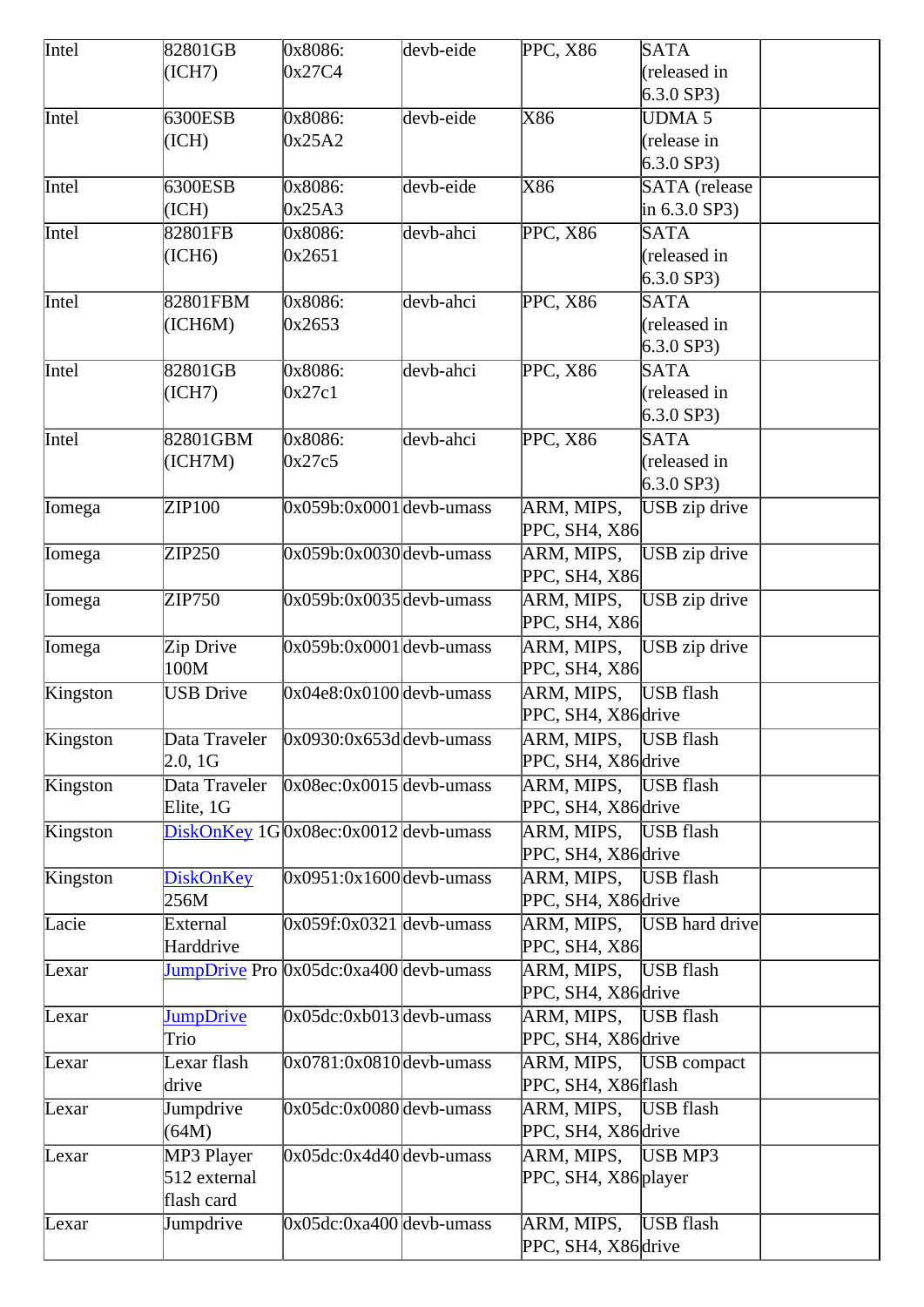| Lyra                   | MP3 Player                 | $0x069b:0x070c$ devb-umass             |             | ARM, MIPS, USB MP3      |                       |  |
|------------------------|----------------------------|----------------------------------------|-------------|-------------------------|-----------------------|--|
|                        |                            |                                        |             | PPC, SH4, X86 player    |                       |  |
| M-Systems              | <b>DiskonKey</b>           | 0x8ec:0x10                             | devb-umass  | ARM, MIPS,              | USB flash             |  |
|                        |                            |                                        |             | PPC, SH4, X86 drive     |                       |  |
| M-Systems              | DiskonKey V2 0x8ec:0x11    |                                        | devb-umass  | ARM, MIPS,              | USB flash             |  |
|                        |                            |                                        |             | PPC, SH4, X86 drive     |                       |  |
| M-Systems              | <b>DiskGo</b>              | 0x8ec:0x12                             | devb-umass  | ARM, MIPS,              | USB flash             |  |
|                        |                            |                                        |             | PPC, SH4, X86 drive     |                       |  |
| M-Systems              | <b>DiskOnKey</b>           | $0x08ec:0x0010$ devb-umass             |             | ARM, MIPS,              | USB flash             |  |
|                        | 16MB and                   |                                        |             | PPC, SH4, X86 drives    |                       |  |
|                        | 64MB                       |                                        |             |                         |                       |  |
| M-Systems              | 64M                        | $0x08ec:0x0011$ devb-umass             |             | ARM, MIPS,              | USB flash             |  |
|                        | <b>DiskOnKey</b>           |                                        |             | PPC, SH4, X86 drive     |                       |  |
| M-Systems              | $9$ in 1                   | $0x05e3:0x0760$ devb-umass             |             | ARM, MIPS, USB card     |                       |  |
|                        | Accelerate                 |                                        |             | PPC, SH4, X86 reader    |                       |  |
|                        | <b>Card Reader</b>         |                                        |             |                         |                       |  |
| Marvell                | 88SX5080                   | $0x11ab:0x5080$ devb-mySata            |             | $\overline{\text{X86}}$ | <b>SATA</b>           |  |
|                        |                            |                                        |             |                         | (released in          |  |
|                        |                            |                                        |             |                         | $6.3.0$ SP3)          |  |
| Marvell                | 88SX5081                   | $0x11ab:0x5081$ devb-mySata            |             | X86                     | <b>SATA</b>           |  |
|                        |                            |                                        |             |                         | (released in          |  |
|                        |                            |                                        |             |                         | $6.3.0$ SP3)          |  |
| Marvell                | 88SX5040                   | $0x11ab:0x5040$ devb-mySata            |             | $\overline{X86}$        | <b>SATA</b>           |  |
|                        |                            |                                        |             |                         | (released in          |  |
|                        |                            |                                        |             |                         | $6.3.0$ SP3)          |  |
| Marvell                | 88SX5041                   | $0x11ab:0x5041$ devb-mySata            |             | $\overline{\text{X86}}$ | <b>SATA</b>           |  |
|                        |                            |                                        |             |                         | (released in          |  |
|                        |                            |                                        |             |                         | $6.3.0$ SP3)          |  |
| Maxtor                 | 3000LE hard                | $0x0d49:0x3010$ devb-umass             |             | ARM, MIPS,              | <b>USB</b> hard drive |  |
|                        | drive                      |                                        |             | PPC, SH4, X86           |                       |  |
| Mobil                  |                            | Mobil Disk Z4 0x126f:0x0161 devb-umass |             | ĀRM, MIPS,              | USb flash drive       |  |
|                        | $(512M)$ and               |                                        |             | PPC, SH4, X86           |                       |  |
|                        | GXT (1G, 2G)               |                                        |             |                         |                       |  |
| National               | CS-5530                    | 0x100B: N/A                            | devb-eide   | ARM, MIPS,              |                       |  |
| Semiconductor          |                            |                                        |             | PPC, SH4, X86           |                       |  |
| NCR/Symbios NCR-53c810 |                            | N/A                                    | $devb-ncr8$ | X86                     | <b>Bus master</b>     |  |
|                        |                            |                                        |             |                         | PCI-to-Fast           |  |
|                        |                            |                                        |             |                         | <b>SCSI</b> host      |  |
|                        |                            |                                        |             |                         | adapter.              |  |
|                        | NCR/Symbios NCR-53C810AN/A |                                        | $devb-ncr8$ | X86                     | <b>Bus master</b>     |  |
|                        |                            |                                        |             |                         | PCI-to-Fast           |  |
|                        |                            |                                        |             |                         | <b>SCSI</b> host      |  |
|                        |                            |                                        |             |                         | adapter.              |  |
| NCR/Symbios NCR-53c815 |                            | N/A                                    | devb-ncr8   | X86                     | <b>Bus master</b>     |  |
|                        |                            |                                        |             |                         | PCI-to-Fast           |  |
|                        |                            |                                        |             |                         | <b>SCSI</b> host      |  |
|                        |                            |                                        |             |                         | adapter.              |  |
| NCR/Symbios NCR-53c820 |                            | N/A                                    | $devb-ncr8$ | X86                     | <b>Bus master</b>     |  |
|                        |                            |                                        |             |                         | PCI-to-Fast           |  |
|                        |                            |                                        |             |                         | <b>SCSI</b> host      |  |
|                        |                            |                                        |             |                         | adapter.              |  |
| NCR/Symbios NCR-53c825 |                            | N/A                                    | $devb-ncr8$ | X86                     | <b>Bus master</b>     |  |
|                        |                            |                                        |             |                         | PCI-to-Fast           |  |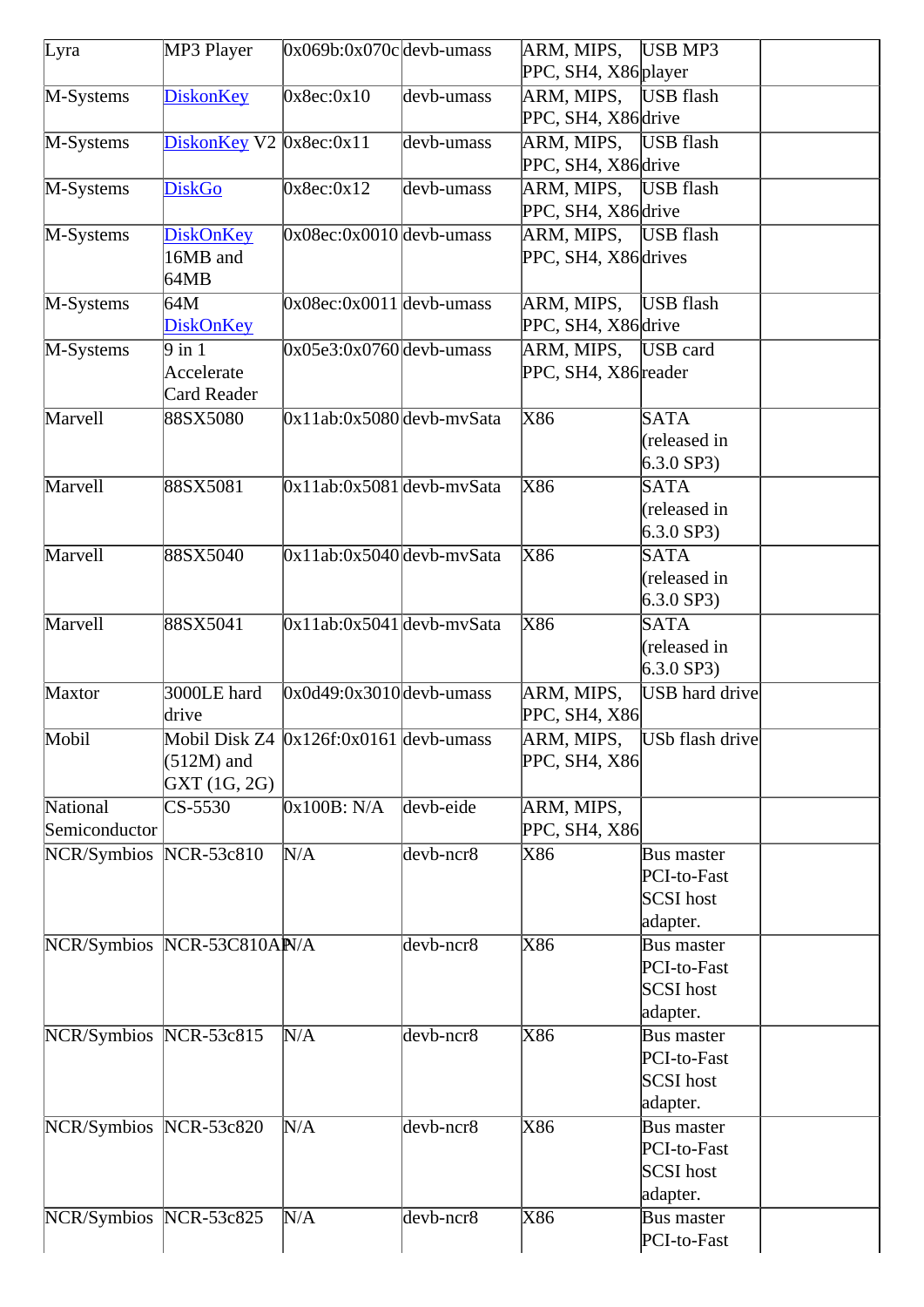| adapter.<br>NCR/Symbios NCR-53c860<br>X86<br>N/A<br>$devb-ncr8$<br><b>Bus master</b><br>PCI-to-Fast<br><b>SCSI</b> host<br>adapter.<br>NCR/Symbios NCR-53c875<br>X86<br>N/A<br>devb-ncr8<br><b>Bus master</b><br>PCI-to-Fast<br><b>SCSI</b> host<br>adapter.<br>NCR/Symbios NCR-53c885<br>X86<br>N/A<br>$devb-ncr8$<br><b>Bus master</b><br>PCI-to-Fast<br><b>SCSI</b> host<br>adapter<br>X86<br>NCR/Symbios NCR-53c895<br>N/A<br>devb-ncr8<br><b>Bus master</b><br>PCI-to-Fast<br><b>SCSI</b> host<br>adapter.<br>NCR/Symbios NCR-53c895A 0x1000:<br>$devb-ncr8$<br>X86<br>PCI to<br><b>Ultra2 SCSI</b><br>0x0012<br>Controller<br>NCR/Symbios NCR-53c896<br>X86<br>N/A<br>$devb-ncr8$<br><b>Bus master</b><br>PCI-to-Fast<br><b>SCSI</b> host<br>adapter.<br>Nexdisk PSD<br>$0x09a6:0x8001$ devb-umass<br>ARM, MIPS,<br><b>USB</b> flash<br>56(128M)<br>PPC, SH4, X86 drive<br>$0x04b0:0x0010$ devb-umass<br>Nikon Digital<br><b>USB</b> Camera<br>ARM, MIPS,<br>Camera E5700<br>PPC, SH4, X86<br>Nikon<br>Digital Camera 0x04b0:0x010Cdevb-umass<br>ARM, MIPS,<br><b>USB</b> Camera<br>PPC, SH4, X86<br>Nikon<br>Coolpix<br>$0x04b0:0x0127$ devb-umass<br>ARM, MIPS,<br>USB camera<br>8800VH<br>PPC, SH4, X86<br>nVidia<br>devb-eide<br>$0x10DE$ :<br>UDMA <sub>5</sub><br>nForce MCP<br>X86<br>0x01bc<br>(untested)<br>$D-510$ Zoom<br>$0x07b4:0x0105$ devb-umass<br>ARM, MIPS,<br><b>USB Camera</b><br>Olympus<br>PPC, SH4, X86<br>Digital Camera<br>OTI-6803<br>$0x0ea0:0x6803$ devb-umass<br>USB flash<br>ARM, MIPS,<br>Ours<br>Technology IncSolid Flash<br>PPC, SH4, X86 drive<br>Disk<br>Panasonic<br>$0x04da:0x2372$ devb-umass<br>ARM, MIPS,<br>Panasonic<br>USB camera<br>DMC FZ10<br>PPC, SH4, X86<br>Digital Camera<br>PC Tech<br>1042: 1000,<br>X86<br><b>RZ1000</b><br>devb-eide<br>PCI EIDE<br>1001<br>Controller<br>Phison USB<br>ARM, MIPS,<br><b>USB</b> disk<br>Phison<br>$0x0d7d:0x1320$ devb-umass<br>Disk Pro<br>PPC, SH4, X86<br>$0x04a5:0x6006$ devb-umass<br>PT-CW320A<br>ARM, MIPS,<br>USB CD-ROM<br>PPC, SH4, X86<br><b>CD-ROM</b><br>$0x0930:0x6534$ devb-umass<br>ARM, MIPS,<br><b>USB</b> flash<br><b>PNY</b> Attache<br>PPC, SH4, X86 drive<br>1G<br>$0x0930:0x6533$ devb-umass<br>ARM, MIPS,<br>USB flash<br><b>PNY</b> Attache<br>PPC, SH4, X86 drive<br>512M |            |  |  | <b>SCSI</b> host |  |
|---------------------------------------------------------------------------------------------------------------------------------------------------------------------------------------------------------------------------------------------------------------------------------------------------------------------------------------------------------------------------------------------------------------------------------------------------------------------------------------------------------------------------------------------------------------------------------------------------------------------------------------------------------------------------------------------------------------------------------------------------------------------------------------------------------------------------------------------------------------------------------------------------------------------------------------------------------------------------------------------------------------------------------------------------------------------------------------------------------------------------------------------------------------------------------------------------------------------------------------------------------------------------------------------------------------------------------------------------------------------------------------------------------------------------------------------------------------------------------------------------------------------------------------------------------------------------------------------------------------------------------------------------------------------------------------------------------------------------------------------------------------------------------------------------------------------------------------------------------------------------------------------------------------------------------------------------------------------------------------------------------------------------------------------------------------------------------------------------------------------------------------------------------------------------------------------------------------------------------------------------------------------------------------------------|------------|--|--|------------------|--|
|                                                                                                                                                                                                                                                                                                                                                                                                                                                                                                                                                                                                                                                                                                                                                                                                                                                                                                                                                                                                                                                                                                                                                                                                                                                                                                                                                                                                                                                                                                                                                                                                                                                                                                                                                                                                                                                                                                                                                                                                                                                                                                                                                                                                                                                                                                   |            |  |  |                  |  |
|                                                                                                                                                                                                                                                                                                                                                                                                                                                                                                                                                                                                                                                                                                                                                                                                                                                                                                                                                                                                                                                                                                                                                                                                                                                                                                                                                                                                                                                                                                                                                                                                                                                                                                                                                                                                                                                                                                                                                                                                                                                                                                                                                                                                                                                                                                   |            |  |  |                  |  |
|                                                                                                                                                                                                                                                                                                                                                                                                                                                                                                                                                                                                                                                                                                                                                                                                                                                                                                                                                                                                                                                                                                                                                                                                                                                                                                                                                                                                                                                                                                                                                                                                                                                                                                                                                                                                                                                                                                                                                                                                                                                                                                                                                                                                                                                                                                   |            |  |  |                  |  |
|                                                                                                                                                                                                                                                                                                                                                                                                                                                                                                                                                                                                                                                                                                                                                                                                                                                                                                                                                                                                                                                                                                                                                                                                                                                                                                                                                                                                                                                                                                                                                                                                                                                                                                                                                                                                                                                                                                                                                                                                                                                                                                                                                                                                                                                                                                   |            |  |  |                  |  |
|                                                                                                                                                                                                                                                                                                                                                                                                                                                                                                                                                                                                                                                                                                                                                                                                                                                                                                                                                                                                                                                                                                                                                                                                                                                                                                                                                                                                                                                                                                                                                                                                                                                                                                                                                                                                                                                                                                                                                                                                                                                                                                                                                                                                                                                                                                   |            |  |  |                  |  |
|                                                                                                                                                                                                                                                                                                                                                                                                                                                                                                                                                                                                                                                                                                                                                                                                                                                                                                                                                                                                                                                                                                                                                                                                                                                                                                                                                                                                                                                                                                                                                                                                                                                                                                                                                                                                                                                                                                                                                                                                                                                                                                                                                                                                                                                                                                   |            |  |  |                  |  |
|                                                                                                                                                                                                                                                                                                                                                                                                                                                                                                                                                                                                                                                                                                                                                                                                                                                                                                                                                                                                                                                                                                                                                                                                                                                                                                                                                                                                                                                                                                                                                                                                                                                                                                                                                                                                                                                                                                                                                                                                                                                                                                                                                                                                                                                                                                   |            |  |  |                  |  |
|                                                                                                                                                                                                                                                                                                                                                                                                                                                                                                                                                                                                                                                                                                                                                                                                                                                                                                                                                                                                                                                                                                                                                                                                                                                                                                                                                                                                                                                                                                                                                                                                                                                                                                                                                                                                                                                                                                                                                                                                                                                                                                                                                                                                                                                                                                   |            |  |  |                  |  |
|                                                                                                                                                                                                                                                                                                                                                                                                                                                                                                                                                                                                                                                                                                                                                                                                                                                                                                                                                                                                                                                                                                                                                                                                                                                                                                                                                                                                                                                                                                                                                                                                                                                                                                                                                                                                                                                                                                                                                                                                                                                                                                                                                                                                                                                                                                   |            |  |  |                  |  |
|                                                                                                                                                                                                                                                                                                                                                                                                                                                                                                                                                                                                                                                                                                                                                                                                                                                                                                                                                                                                                                                                                                                                                                                                                                                                                                                                                                                                                                                                                                                                                                                                                                                                                                                                                                                                                                                                                                                                                                                                                                                                                                                                                                                                                                                                                                   |            |  |  |                  |  |
|                                                                                                                                                                                                                                                                                                                                                                                                                                                                                                                                                                                                                                                                                                                                                                                                                                                                                                                                                                                                                                                                                                                                                                                                                                                                                                                                                                                                                                                                                                                                                                                                                                                                                                                                                                                                                                                                                                                                                                                                                                                                                                                                                                                                                                                                                                   |            |  |  |                  |  |
|                                                                                                                                                                                                                                                                                                                                                                                                                                                                                                                                                                                                                                                                                                                                                                                                                                                                                                                                                                                                                                                                                                                                                                                                                                                                                                                                                                                                                                                                                                                                                                                                                                                                                                                                                                                                                                                                                                                                                                                                                                                                                                                                                                                                                                                                                                   |            |  |  |                  |  |
|                                                                                                                                                                                                                                                                                                                                                                                                                                                                                                                                                                                                                                                                                                                                                                                                                                                                                                                                                                                                                                                                                                                                                                                                                                                                                                                                                                                                                                                                                                                                                                                                                                                                                                                                                                                                                                                                                                                                                                                                                                                                                                                                                                                                                                                                                                   |            |  |  |                  |  |
|                                                                                                                                                                                                                                                                                                                                                                                                                                                                                                                                                                                                                                                                                                                                                                                                                                                                                                                                                                                                                                                                                                                                                                                                                                                                                                                                                                                                                                                                                                                                                                                                                                                                                                                                                                                                                                                                                                                                                                                                                                                                                                                                                                                                                                                                                                   |            |  |  |                  |  |
|                                                                                                                                                                                                                                                                                                                                                                                                                                                                                                                                                                                                                                                                                                                                                                                                                                                                                                                                                                                                                                                                                                                                                                                                                                                                                                                                                                                                                                                                                                                                                                                                                                                                                                                                                                                                                                                                                                                                                                                                                                                                                                                                                                                                                                                                                                   |            |  |  |                  |  |
|                                                                                                                                                                                                                                                                                                                                                                                                                                                                                                                                                                                                                                                                                                                                                                                                                                                                                                                                                                                                                                                                                                                                                                                                                                                                                                                                                                                                                                                                                                                                                                                                                                                                                                                                                                                                                                                                                                                                                                                                                                                                                                                                                                                                                                                                                                   |            |  |  |                  |  |
|                                                                                                                                                                                                                                                                                                                                                                                                                                                                                                                                                                                                                                                                                                                                                                                                                                                                                                                                                                                                                                                                                                                                                                                                                                                                                                                                                                                                                                                                                                                                                                                                                                                                                                                                                                                                                                                                                                                                                                                                                                                                                                                                                                                                                                                                                                   |            |  |  |                  |  |
|                                                                                                                                                                                                                                                                                                                                                                                                                                                                                                                                                                                                                                                                                                                                                                                                                                                                                                                                                                                                                                                                                                                                                                                                                                                                                                                                                                                                                                                                                                                                                                                                                                                                                                                                                                                                                                                                                                                                                                                                                                                                                                                                                                                                                                                                                                   |            |  |  |                  |  |
|                                                                                                                                                                                                                                                                                                                                                                                                                                                                                                                                                                                                                                                                                                                                                                                                                                                                                                                                                                                                                                                                                                                                                                                                                                                                                                                                                                                                                                                                                                                                                                                                                                                                                                                                                                                                                                                                                                                                                                                                                                                                                                                                                                                                                                                                                                   |            |  |  |                  |  |
|                                                                                                                                                                                                                                                                                                                                                                                                                                                                                                                                                                                                                                                                                                                                                                                                                                                                                                                                                                                                                                                                                                                                                                                                                                                                                                                                                                                                                                                                                                                                                                                                                                                                                                                                                                                                                                                                                                                                                                                                                                                                                                                                                                                                                                                                                                   |            |  |  |                  |  |
|                                                                                                                                                                                                                                                                                                                                                                                                                                                                                                                                                                                                                                                                                                                                                                                                                                                                                                                                                                                                                                                                                                                                                                                                                                                                                                                                                                                                                                                                                                                                                                                                                                                                                                                                                                                                                                                                                                                                                                                                                                                                                                                                                                                                                                                                                                   |            |  |  |                  |  |
|                                                                                                                                                                                                                                                                                                                                                                                                                                                                                                                                                                                                                                                                                                                                                                                                                                                                                                                                                                                                                                                                                                                                                                                                                                                                                                                                                                                                                                                                                                                                                                                                                                                                                                                                                                                                                                                                                                                                                                                                                                                                                                                                                                                                                                                                                                   |            |  |  |                  |  |
|                                                                                                                                                                                                                                                                                                                                                                                                                                                                                                                                                                                                                                                                                                                                                                                                                                                                                                                                                                                                                                                                                                                                                                                                                                                                                                                                                                                                                                                                                                                                                                                                                                                                                                                                                                                                                                                                                                                                                                                                                                                                                                                                                                                                                                                                                                   |            |  |  |                  |  |
|                                                                                                                                                                                                                                                                                                                                                                                                                                                                                                                                                                                                                                                                                                                                                                                                                                                                                                                                                                                                                                                                                                                                                                                                                                                                                                                                                                                                                                                                                                                                                                                                                                                                                                                                                                                                                                                                                                                                                                                                                                                                                                                                                                                                                                                                                                   |            |  |  |                  |  |
|                                                                                                                                                                                                                                                                                                                                                                                                                                                                                                                                                                                                                                                                                                                                                                                                                                                                                                                                                                                                                                                                                                                                                                                                                                                                                                                                                                                                                                                                                                                                                                                                                                                                                                                                                                                                                                                                                                                                                                                                                                                                                                                                                                                                                                                                                                   |            |  |  |                  |  |
|                                                                                                                                                                                                                                                                                                                                                                                                                                                                                                                                                                                                                                                                                                                                                                                                                                                                                                                                                                                                                                                                                                                                                                                                                                                                                                                                                                                                                                                                                                                                                                                                                                                                                                                                                                                                                                                                                                                                                                                                                                                                                                                                                                                                                                                                                                   | Nexdisk    |  |  |                  |  |
|                                                                                                                                                                                                                                                                                                                                                                                                                                                                                                                                                                                                                                                                                                                                                                                                                                                                                                                                                                                                                                                                                                                                                                                                                                                                                                                                                                                                                                                                                                                                                                                                                                                                                                                                                                                                                                                                                                                                                                                                                                                                                                                                                                                                                                                                                                   |            |  |  |                  |  |
|                                                                                                                                                                                                                                                                                                                                                                                                                                                                                                                                                                                                                                                                                                                                                                                                                                                                                                                                                                                                                                                                                                                                                                                                                                                                                                                                                                                                                                                                                                                                                                                                                                                                                                                                                                                                                                                                                                                                                                                                                                                                                                                                                                                                                                                                                                   | Nikon      |  |  |                  |  |
|                                                                                                                                                                                                                                                                                                                                                                                                                                                                                                                                                                                                                                                                                                                                                                                                                                                                                                                                                                                                                                                                                                                                                                                                                                                                                                                                                                                                                                                                                                                                                                                                                                                                                                                                                                                                                                                                                                                                                                                                                                                                                                                                                                                                                                                                                                   |            |  |  |                  |  |
|                                                                                                                                                                                                                                                                                                                                                                                                                                                                                                                                                                                                                                                                                                                                                                                                                                                                                                                                                                                                                                                                                                                                                                                                                                                                                                                                                                                                                                                                                                                                                                                                                                                                                                                                                                                                                                                                                                                                                                                                                                                                                                                                                                                                                                                                                                   |            |  |  |                  |  |
|                                                                                                                                                                                                                                                                                                                                                                                                                                                                                                                                                                                                                                                                                                                                                                                                                                                                                                                                                                                                                                                                                                                                                                                                                                                                                                                                                                                                                                                                                                                                                                                                                                                                                                                                                                                                                                                                                                                                                                                                                                                                                                                                                                                                                                                                                                   |            |  |  |                  |  |
|                                                                                                                                                                                                                                                                                                                                                                                                                                                                                                                                                                                                                                                                                                                                                                                                                                                                                                                                                                                                                                                                                                                                                                                                                                                                                                                                                                                                                                                                                                                                                                                                                                                                                                                                                                                                                                                                                                                                                                                                                                                                                                                                                                                                                                                                                                   |            |  |  |                  |  |
|                                                                                                                                                                                                                                                                                                                                                                                                                                                                                                                                                                                                                                                                                                                                                                                                                                                                                                                                                                                                                                                                                                                                                                                                                                                                                                                                                                                                                                                                                                                                                                                                                                                                                                                                                                                                                                                                                                                                                                                                                                                                                                                                                                                                                                                                                                   |            |  |  |                  |  |
|                                                                                                                                                                                                                                                                                                                                                                                                                                                                                                                                                                                                                                                                                                                                                                                                                                                                                                                                                                                                                                                                                                                                                                                                                                                                                                                                                                                                                                                                                                                                                                                                                                                                                                                                                                                                                                                                                                                                                                                                                                                                                                                                                                                                                                                                                                   |            |  |  |                  |  |
|                                                                                                                                                                                                                                                                                                                                                                                                                                                                                                                                                                                                                                                                                                                                                                                                                                                                                                                                                                                                                                                                                                                                                                                                                                                                                                                                                                                                                                                                                                                                                                                                                                                                                                                                                                                                                                                                                                                                                                                                                                                                                                                                                                                                                                                                                                   |            |  |  |                  |  |
|                                                                                                                                                                                                                                                                                                                                                                                                                                                                                                                                                                                                                                                                                                                                                                                                                                                                                                                                                                                                                                                                                                                                                                                                                                                                                                                                                                                                                                                                                                                                                                                                                                                                                                                                                                                                                                                                                                                                                                                                                                                                                                                                                                                                                                                                                                   |            |  |  |                  |  |
|                                                                                                                                                                                                                                                                                                                                                                                                                                                                                                                                                                                                                                                                                                                                                                                                                                                                                                                                                                                                                                                                                                                                                                                                                                                                                                                                                                                                                                                                                                                                                                                                                                                                                                                                                                                                                                                                                                                                                                                                                                                                                                                                                                                                                                                                                                   |            |  |  |                  |  |
|                                                                                                                                                                                                                                                                                                                                                                                                                                                                                                                                                                                                                                                                                                                                                                                                                                                                                                                                                                                                                                                                                                                                                                                                                                                                                                                                                                                                                                                                                                                                                                                                                                                                                                                                                                                                                                                                                                                                                                                                                                                                                                                                                                                                                                                                                                   |            |  |  |                  |  |
|                                                                                                                                                                                                                                                                                                                                                                                                                                                                                                                                                                                                                                                                                                                                                                                                                                                                                                                                                                                                                                                                                                                                                                                                                                                                                                                                                                                                                                                                                                                                                                                                                                                                                                                                                                                                                                                                                                                                                                                                                                                                                                                                                                                                                                                                                                   |            |  |  |                  |  |
|                                                                                                                                                                                                                                                                                                                                                                                                                                                                                                                                                                                                                                                                                                                                                                                                                                                                                                                                                                                                                                                                                                                                                                                                                                                                                                                                                                                                                                                                                                                                                                                                                                                                                                                                                                                                                                                                                                                                                                                                                                                                                                                                                                                                                                                                                                   |            |  |  |                  |  |
|                                                                                                                                                                                                                                                                                                                                                                                                                                                                                                                                                                                                                                                                                                                                                                                                                                                                                                                                                                                                                                                                                                                                                                                                                                                                                                                                                                                                                                                                                                                                                                                                                                                                                                                                                                                                                                                                                                                                                                                                                                                                                                                                                                                                                                                                                                   |            |  |  |                  |  |
|                                                                                                                                                                                                                                                                                                                                                                                                                                                                                                                                                                                                                                                                                                                                                                                                                                                                                                                                                                                                                                                                                                                                                                                                                                                                                                                                                                                                                                                                                                                                                                                                                                                                                                                                                                                                                                                                                                                                                                                                                                                                                                                                                                                                                                                                                                   |            |  |  |                  |  |
|                                                                                                                                                                                                                                                                                                                                                                                                                                                                                                                                                                                                                                                                                                                                                                                                                                                                                                                                                                                                                                                                                                                                                                                                                                                                                                                                                                                                                                                                                                                                                                                                                                                                                                                                                                                                                                                                                                                                                                                                                                                                                                                                                                                                                                                                                                   |            |  |  |                  |  |
|                                                                                                                                                                                                                                                                                                                                                                                                                                                                                                                                                                                                                                                                                                                                                                                                                                                                                                                                                                                                                                                                                                                                                                                                                                                                                                                                                                                                                                                                                                                                                                                                                                                                                                                                                                                                                                                                                                                                                                                                                                                                                                                                                                                                                                                                                                   |            |  |  |                  |  |
|                                                                                                                                                                                                                                                                                                                                                                                                                                                                                                                                                                                                                                                                                                                                                                                                                                                                                                                                                                                                                                                                                                                                                                                                                                                                                                                                                                                                                                                                                                                                                                                                                                                                                                                                                                                                                                                                                                                                                                                                                                                                                                                                                                                                                                                                                                   |            |  |  |                  |  |
|                                                                                                                                                                                                                                                                                                                                                                                                                                                                                                                                                                                                                                                                                                                                                                                                                                                                                                                                                                                                                                                                                                                                                                                                                                                                                                                                                                                                                                                                                                                                                                                                                                                                                                                                                                                                                                                                                                                                                                                                                                                                                                                                                                                                                                                                                                   |            |  |  |                  |  |
|                                                                                                                                                                                                                                                                                                                                                                                                                                                                                                                                                                                                                                                                                                                                                                                                                                                                                                                                                                                                                                                                                                                                                                                                                                                                                                                                                                                                                                                                                                                                                                                                                                                                                                                                                                                                                                                                                                                                                                                                                                                                                                                                                                                                                                                                                                   |            |  |  |                  |  |
|                                                                                                                                                                                                                                                                                                                                                                                                                                                                                                                                                                                                                                                                                                                                                                                                                                                                                                                                                                                                                                                                                                                                                                                                                                                                                                                                                                                                                                                                                                                                                                                                                                                                                                                                                                                                                                                                                                                                                                                                                                                                                                                                                                                                                                                                                                   |            |  |  |                  |  |
|                                                                                                                                                                                                                                                                                                                                                                                                                                                                                                                                                                                                                                                                                                                                                                                                                                                                                                                                                                                                                                                                                                                                                                                                                                                                                                                                                                                                                                                                                                                                                                                                                                                                                                                                                                                                                                                                                                                                                                                                                                                                                                                                                                                                                                                                                                   | Pine       |  |  |                  |  |
|                                                                                                                                                                                                                                                                                                                                                                                                                                                                                                                                                                                                                                                                                                                                                                                                                                                                                                                                                                                                                                                                                                                                                                                                                                                                                                                                                                                                                                                                                                                                                                                                                                                                                                                                                                                                                                                                                                                                                                                                                                                                                                                                                                                                                                                                                                   |            |  |  |                  |  |
|                                                                                                                                                                                                                                                                                                                                                                                                                                                                                                                                                                                                                                                                                                                                                                                                                                                                                                                                                                                                                                                                                                                                                                                                                                                                                                                                                                                                                                                                                                                                                                                                                                                                                                                                                                                                                                                                                                                                                                                                                                                                                                                                                                                                                                                                                                   | <b>PNY</b> |  |  |                  |  |
|                                                                                                                                                                                                                                                                                                                                                                                                                                                                                                                                                                                                                                                                                                                                                                                                                                                                                                                                                                                                                                                                                                                                                                                                                                                                                                                                                                                                                                                                                                                                                                                                                                                                                                                                                                                                                                                                                                                                                                                                                                                                                                                                                                                                                                                                                                   |            |  |  |                  |  |
|                                                                                                                                                                                                                                                                                                                                                                                                                                                                                                                                                                                                                                                                                                                                                                                                                                                                                                                                                                                                                                                                                                                                                                                                                                                                                                                                                                                                                                                                                                                                                                                                                                                                                                                                                                                                                                                                                                                                                                                                                                                                                                                                                                                                                                                                                                   | <b>PNY</b> |  |  |                  |  |
|                                                                                                                                                                                                                                                                                                                                                                                                                                                                                                                                                                                                                                                                                                                                                                                                                                                                                                                                                                                                                                                                                                                                                                                                                                                                                                                                                                                                                                                                                                                                                                                                                                                                                                                                                                                                                                                                                                                                                                                                                                                                                                                                                                                                                                                                                                   |            |  |  |                  |  |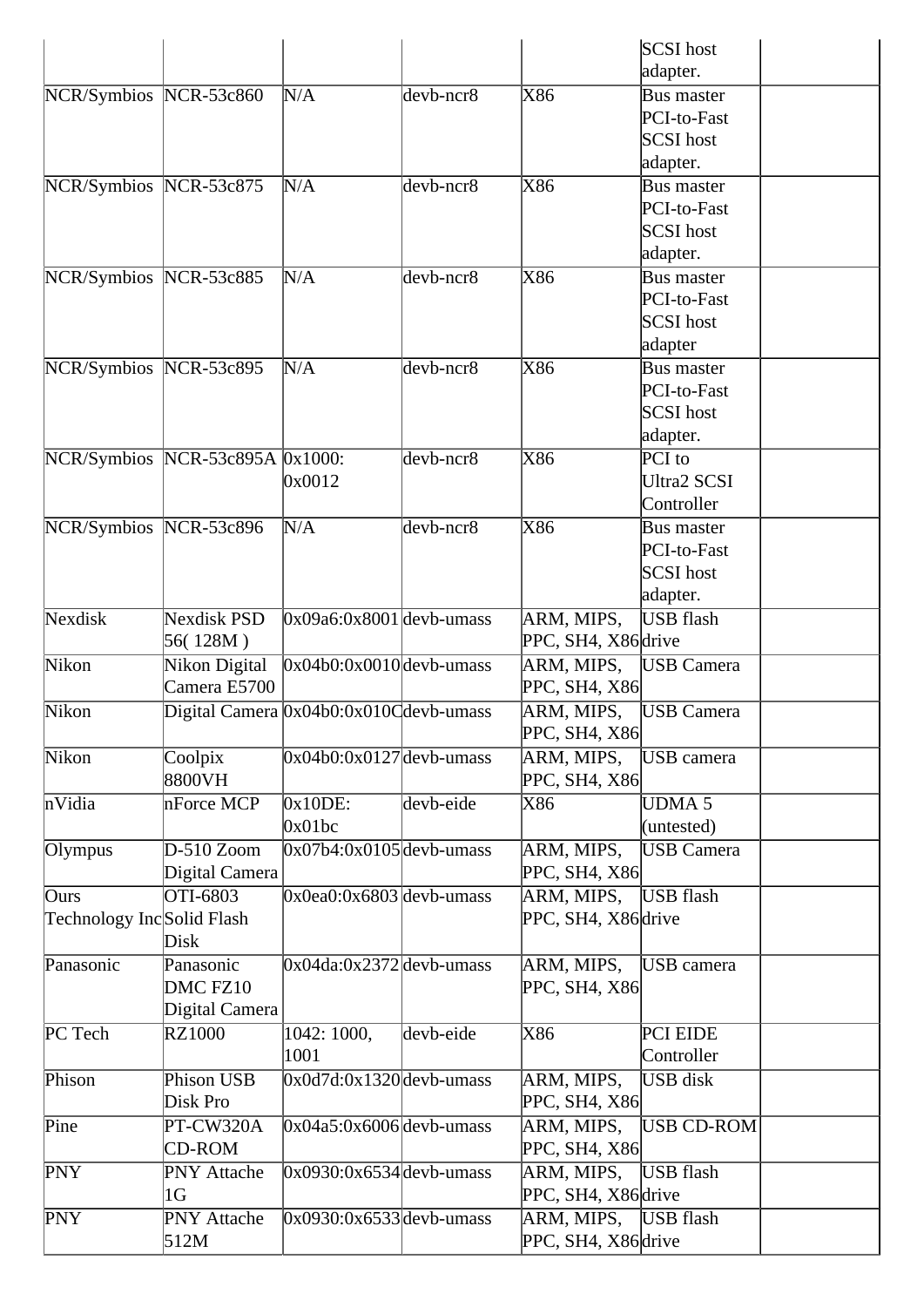| Prolific                | USB flash                     | $0x067b:0x2517$ devb-umass                 |           | ARM, MIPS, USB flash      |                           |  |
|-------------------------|-------------------------------|--------------------------------------------|-----------|---------------------------|---------------------------|--|
| Technology              |                               |                                            |           | PPC, SH4, X86 drive       |                           |  |
| Inc.                    |                               |                                            |           |                           |                           |  |
| Promise                 | PDC-20262                     | 105A: 4D38                                 | devb-eide | X86                       | UDMA4                     |  |
| Promise                 | PDC-20267                     | $105A: 0x4D30$ devb-eide                   |           | X86                       | <b>UDMA4</b>              |  |
| Promise                 | PDC-20265                     | 105A: 0D30                                 | devb-eide | X86                       | UDMA <sub>5</sub>         |  |
| Promise                 | PDC-20269                     | 105A: 4D69                                 | devb-eide | X86                       | <b>UDMA 5</b>             |  |
| <b>RAM</b>              | Ram Disk                      | N/A                                        | devb-ram  | ARM, MIPS,                | Ram filesystem            |  |
|                         |                               |                                            |           | PPC, SH4, X86 using block |                           |  |
|                         |                               |                                            |           |                           | interface                 |  |
| RAM                     | Ram Disk                      | N/A                                        | devf-ram  | ARM, MIPS,                | Ram filesystem            |  |
|                         |                               |                                            |           | PPC, SH4, X86 using flash |                           |  |
|                         |                               |                                            |           |                           | interface                 |  |
| Samsung                 | MP3 Player                    | $0x04e8:0x5026$ devb-umass                 |           | ARM, MIPS,                | USB MP3                   |  |
|                         |                               |                                            |           | PPC, SH4, X86 player      |                           |  |
| <b>SanDisk</b>          | Cruzer Micro                  | $0x0781:0x7112$ devb-umass                 |           | ARM, MIPS, USB flash      |                           |  |
| Corporation             |                               |                                            |           | PPC, SH4, X86 drive       |                           |  |
| <b>SanDisk</b>          | <b>Cruzer Micro</b>           | $0x0781:0x5151$ devb-umass                 |           | ARM, MIPS, USB flash      |                           |  |
| Corporation             |                               |                                            |           | PPC, SH4, X86 drive       |                           |  |
| <b>SanDisk</b>          | Cruzer Mini                   | $0x0781:0x5150$ devb-umass                 |           | ARM, MIPS,                | USB flash                 |  |
| Corporation             | 512MB & 1GB                   |                                            |           | PPC, SH4, X86 drive       |                           |  |
| <b>SanDisk</b>          | Cruzer Mini                   | $0x0781:0x7103$ devb-umass                 |           | ARM, MIPS, USB flash      |                           |  |
| Corporation             |                               |                                            |           | PPC, SH4, X86 drive       |                           |  |
| SanDisk                 |                               | $Cruzer (128M)$ $0x0781:0x8888$ devb-umass |           | ARM, MIPS,                | USB flash                 |  |
| Corporation             |                               |                                            |           | PPC, SH4, X86 drive       |                           |  |
| ScanLogic               | <b>SL11R (USB</b>             | $0x04ce:0x0002$ devb-umass                 |           |                           | ARM, MIPS, USB hard drive |  |
|                         | <b>IDE</b> Disk)              |                                            |           | PPC, SH4, X86             |                           |  |
| SCM                     | <b>E-USB ATA</b>              | $0x04e6:0x0001$ devb-umass                 |           | ARM, MIPS,                | USB card                  |  |
| Microsystems            | Bridge (Flash                 |                                            |           | PPC, SH4, X86 reader      |                           |  |
| (Shuttle)               | Card Reader)                  |                                            |           |                           |                           |  |
| <b>SCM</b>              |                               | $CF$ Multi-card $0x04e6:0x0311$ devb-umass |           | ARM, MIPS, USB card       |                           |  |
| Microsystems            | reader                        |                                            |           | PPC, SH4, X86 reader      |                           |  |
| (Shuttle)               |                               |                                            |           |                           |                           |  |
| SCM                     | <b>ORCA Multi-</b>            | $0x04e6:0x0325$ devb-umass                 |           | ARM, MIPS,                | <b>USB</b> card           |  |
| Microsystems            | card reader                   |                                            |           | PPC, SH4, X86 reader      |                           |  |
| (Shuttle)               |                               |                                            |           |                           |                           |  |
| <b>ServerWorks</b>      | CSB5                          | 1166: 0212                                 | devb-eide | X86                       | <b>UDMA4</b>              |  |
|                         |                               |                                            |           |                           | (untested)                |  |
| <b>ServerWorks</b>      | OSB4                          | 1166: 0211                                 | devb-eide | X86                       | <b>UDMA2</b>              |  |
| <b>ServerWorks</b>      | $\overline{\text{CSB5}}$      | 1166: 0212                                 | devb-eide | X86                       | Revision                  |  |
|                         |                               |                                            |           |                           | $0x92+UDMA$               |  |
|                         |                               |                                            |           |                           | 5                         |  |
| <b>SIS</b>              | $SiS-5513$                    | $0x1039:0x5513$ devb-eide                  |           | X86                       | rev 0xD0                  |  |
|                         |                               |                                            |           |                           | <b>UDMA 2/4</b>           |  |
| $\overline{\text{SIS}}$ | $SiS-5517$                    | $0x1039:0x5517$ devb-eide                  |           | X86                       | <b>UDMA6</b>              |  |
| $\overline{\text{SIS}}$ | $\overline{\text{SiS}}$ -5518 | $0x1039:0x5518$ devb-eide                  |           | X86                       | <b>UDMA 6</b>             |  |
| $\overline{\text{SIS}}$ | $SiS-180$                     | $0x1039:0x0180$ devb-eide                  |           | X86                       | <b>SATA</b>               |  |
| SIS                     | $SiS-181$                     | $0x1039:0x0181$ devb-eide                  |           | X86                       | <b>SATA</b>               |  |
| <b>SMI</b> (Silicon     | <b>DiskOnKey</b>              | $0x090c:0x1000$ devb-umass                 |           | ARM, MIPS,                | USB flash                 |  |
| Motion)                 |                               |                                            |           | PPC, SH4, X86 drive       |                           |  |
| Sony                    | Sony USB                      | $0x054c:0x002c$ devb-umass                 |           | ARM, MIPS,                | <b>USB</b> Floppy         |  |
|                         | Floppy Drive                  |                                            |           | PPC, SH4, X86 Drive       |                           |  |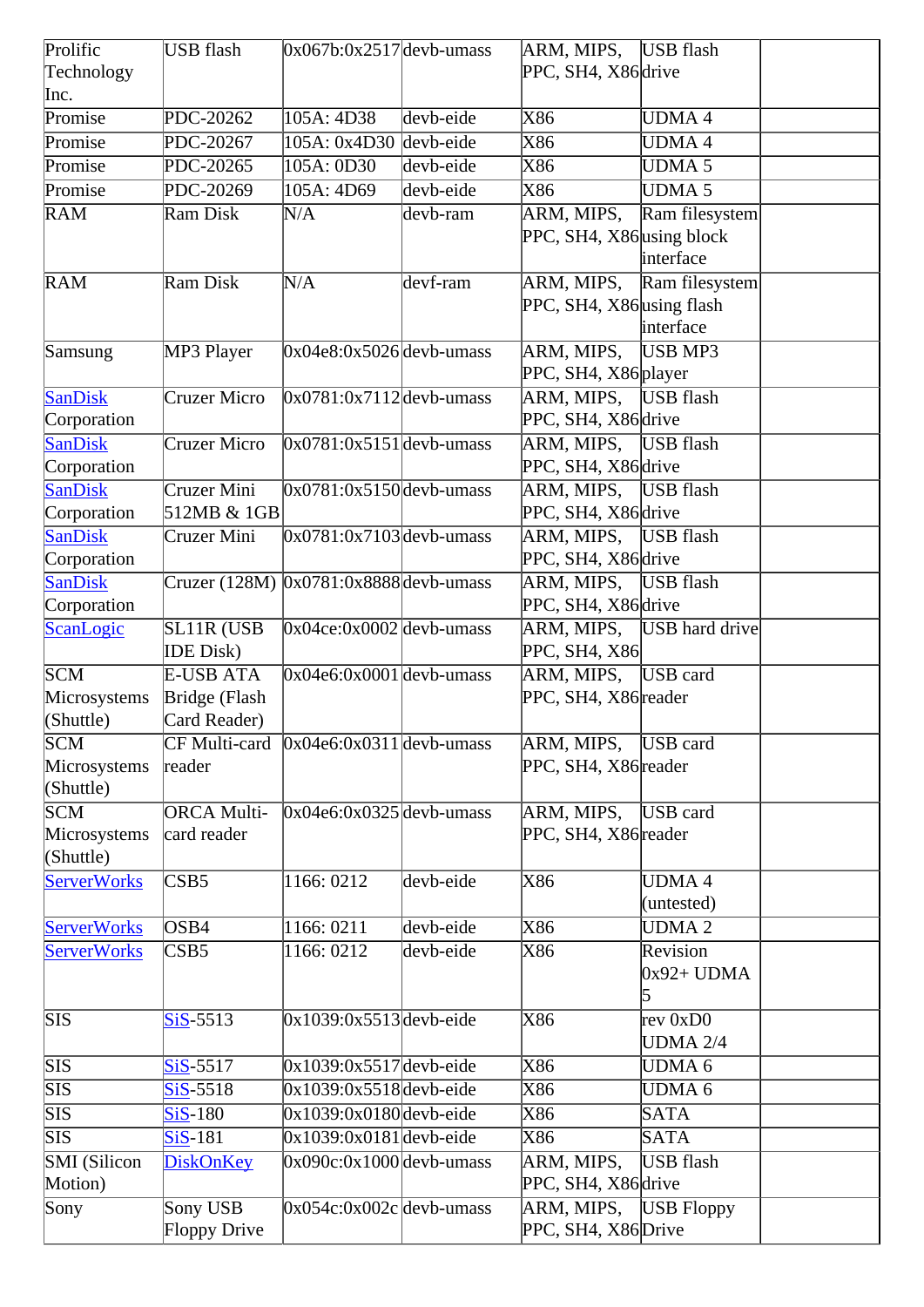| Sony                       | Sony DSC-                                 | $0x054c:0x0010$ devb-umass                           |            | ARM, MIPS,               | USB camera                |  |
|----------------------------|-------------------------------------------|------------------------------------------------------|------------|--------------------------|---------------------------|--|
|                            | S30/S70/                                  |                                                      |            | PPC, SH4, X86            |                           |  |
|                            | S75/F505V/                                |                                                      |            |                          |                           |  |
|                            | F505/FD92                                 |                                                      |            |                          |                           |  |
|                            | Cybershot/                                |                                                      |            |                          |                           |  |
|                            |                                           |                                                      |            |                          |                           |  |
|                            | Mavica Digital                            |                                                      |            |                          |                           |  |
|                            | Camera                                    |                                                      |            |                          |                           |  |
| Sony                       | Sony                                      | $0x054c:0x002e$ devb-umass                           |            | ARM, MIPS,               | USB card                  |  |
|                            | <b>HandyCam</b>                           |                                                      |            | PPC, SH4, X86 reader     |                           |  |
|                            | Memory Stick                              |                                                      |            |                          |                           |  |
|                            | Reader                                    |                                                      |            |                          |                           |  |
| Sony                       | Micro Vault                               | $0x054c:0x0243$ devb-umass                           |            | ARM, MIPS,               | <b>USB</b> flash          |  |
|                            | 256M Flash                                |                                                      |            | PPC, SH4, X86 drive      |                           |  |
|                            | Key                                       |                                                      |            |                          |                           |  |
| Sony                       | Digital Camera $0x054c:0x0010$ devb-umass |                                                      |            | ARM, MIPS,               | <b>USB</b> Camera         |  |
|                            |                                           |                                                      |            | PPC, SH4, X86            |                           |  |
| Sony                       | Camcorder                                 | $0x054c:0x002e$ devb-umass                           |            | ARM, MIPS,               | <b>USB</b>                |  |
|                            |                                           |                                                      |            | PPC, SH4, X86 camcorder  |                           |  |
|                            |                                           |                                                      |            |                          |                           |  |
| Sony                       | <b>DiskOnKey</b>                          | 0x019e                                               | devb-umass | ARM, MIPS,               |                           |  |
|                            |                                           |                                                      |            | PPC, SH4, X86            |                           |  |
| Sony                       | <b>Floppy Disk</b>                        | $\overline{0}$ x002c                                 | devb-umass | ARM, MIPS,               |                           |  |
|                            | Drive                                     |                                                      |            | PPC, SH4, X86            |                           |  |
| Spire                      | Spire USB                                 | 0x0457:0x151                                         | devb-umass | ARM, MIPS,               | USB flash                 |  |
|                            | 2.0256MB                                  |                                                      |            | PPC, SH4, X86 drive      |                           |  |
|                            | & OCZ 1GB                                 |                                                      |            |                          |                           |  |
|                            | Rally                                     |                                                      |            |                          |                           |  |
| $\overline{\text{ST}}$     | <b>STPC</b>                               | $0x104A$ :                                           | devb-eide  | ARM, MIPS,               |                           |  |
| MicroelectronicConsumer-II |                                           | 0x021B                                               |            | PPC, SH4, X86            |                           |  |
|                            | Staples Relay                             | $0x0781:0x5202$ devb-umass                           |            | ARM, MIPS,               | USB flash                 |  |
| <b>Staples</b>             | 256MB                                     |                                                      |            |                          |                           |  |
|                            |                                           |                                                      |            | PPC, SH4, X86 drive      |                           |  |
| <b>Staples</b>             | Smartdisk                                 | $0x0917:0x0207$ devb-umass                           |            |                          | ARM, MIPS, USB hard drive |  |
|                            | Firelite 60G                              |                                                      |            | PPC, SH4, X86            |                           |  |
| <b>SVDO</b>                | SVDO HVM-3                                |                                                      | devb-eide  | ARM, MIPS,               |                           |  |
|                            |                                           |                                                      |            | PPC, SH4, X86            |                           |  |
| Teac                       | <b>CD-ROM</b>                             | $0x0644:0x1000$ devb-umass                           |            | ARM, MIPS,               | USB CD-ROM                |  |
|                            |                                           |                                                      |            | PPC, SH4, X86            |                           |  |
| Texas                      | <b>OMAP 5905</b>                          | 0x104C: N/A                                          | devb-eide  | ARM, MIPS,               |                           |  |
| Instruments                |                                           |                                                      |            | PPC, SH4, X86            |                           |  |
| Tone                       |                                           | Tone 5G 1 Inch $0x0ea0:0x2118$ devb-umass            |            | ARM, MIPS,               | <b>USB</b>                |  |
|                            | Drive                                     |                                                      |            | PPC, SH4, X86 microdrive |                           |  |
| Transcend                  | TSJFlash                                  | $0x058f:0x9380$ devb-umass                           |            | ARM, MIPS,               | USB flash                 |  |
|                            |                                           |                                                      |            |                          |                           |  |
|                            |                                           |                                                      |            | PPC, SH4, X86 drive      |                           |  |
| Transcend                  | <b>TSJFlashA</b>                          | $0x0c76:0x0005$ devb-umass                           |            | ARM, MIPS,               | USB flash                 |  |
|                            |                                           |                                                      |            | PPC, SH4, X86 drive      |                           |  |
| Trek                       | FlashKey                                  | $0x0a16:0x9780$ devb-umass                           |            | ARM, MIPS,               | USB flash                 |  |
|                            |                                           |                                                      |            | PPC, SH4, X86 drive      |                           |  |
| <b>USB</b>                 |                                           | Store n Go Pro $\sqrt{0x08}$ ec: $0x0015$ devb-umass |            | ARM, MIPS,               | <b>USB</b> Flash          |  |
|                            | 1GB                                       |                                                      |            | SH4, X86                 | Disk                      |  |
| Vantec                     | <b>Win NexStar</b>                        | $0x04b4:0x6830$ devb-umass                           |            | ARM, MIPS,               | <b>USB</b> hard drive     |  |
|                            | 3 Port. Hard                              |                                                      |            | PPC, SH4, X86            |                           |  |
|                            | drive                                     |                                                      |            |                          |                           |  |
|                            |                                           |                                                      |            |                          |                           |  |
| Vantec                     |                                           | $NexStar$ 2 IDE $[0x0402:0x5621]$ devb-umass         |            | ARM, MIPS,               | USB hard drive            |  |
|                            | to USB @                                  |                                                      |            | PPC, SH4, X86            |                           |  |